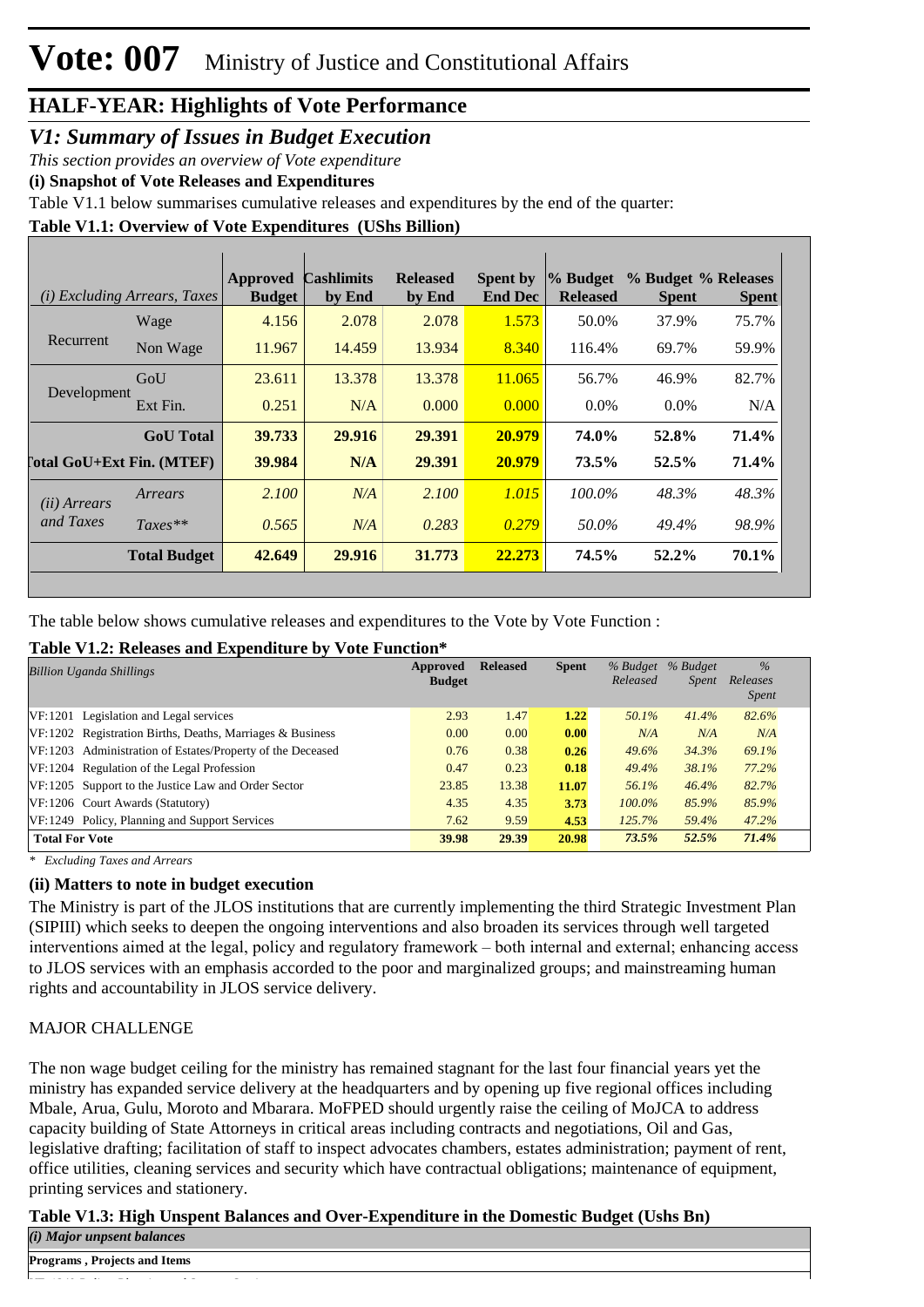| <b>6.08Bn Shs</b> Programme/Project: 01<br>Headquarters                               |
|---------------------------------------------------------------------------------------|
| Reason:                                                                               |
| Items                                                                                 |
| 1.09 Bn Shs Item: 321605 Domestic arrears (Budgeting)                                 |
| Reason:                                                                               |
| <b>1.02Bn Shs</b> Item: 227001 Travel inland                                          |
| Reason:                                                                               |
| <b>0.99Bn Shs</b> Item: 227002 Travel abroad                                          |
| Reason:                                                                               |
| <b>0.82Bn Shs</b> Item: 262101 Contributions to International Organisations (Current) |
| Reason:                                                                               |
| Programs, Projects and Items                                                          |
| VF: 1205 Support to the Justice Law and Order Sector                                  |
| 2.32Bn Shs Programme/Project: 0890 Support to Justice Law and Order Sector            |
| Reason: reserved funds for ongoing Constructions.                                     |
| <b>Items</b>                                                                          |
| <b>0.60 Bn Shs</b> Item: 231001 Non Residential buildings (Depreciation)              |
| Reason:                                                                               |
| Programs, Projects and Items                                                          |
| VF: 1206 Court Awards (Statutory)                                                     |
| <b>0.61Bn Shs</b> Programme/Project: 18<br><b>Statutory Court Awards</b>              |
| Reason:                                                                               |
| <b>Items</b>                                                                          |
| <b>0.61 Bn Shs</b> Item: 282104 Compensation to 3rd Parties                           |
| Reason:                                                                               |
| (ii) Expenditures in excess of the original approved budget                           |
| * Excluding Taxes and Arrears                                                         |
|                                                                                       |

#### *V2: Performance Highlights*

*This section provides highlights of output performance, focusing on key outputs and actions impelemented to improve section performance.*

#### **Table V2.1: Key Vote Output Indicators and Expenditures\***

| <i>Vote, Vote Function</i><br><b>Key Output</b>         | <b>Approved Budget and</b><br><b>Planned outputs</b>                                                                                                                          | <b>Cumulative Expenditure</b><br>and Performance                                                                            | <b>Status and Reasons for any</b><br><b>Variation from Plans</b> |
|---------------------------------------------------------|-------------------------------------------------------------------------------------------------------------------------------------------------------------------------------|-----------------------------------------------------------------------------------------------------------------------------|------------------------------------------------------------------|
| Vote Function: 1201 Legislation and Legal services      |                                                                                                                                                                               |                                                                                                                             |                                                                  |
| <b>Output: 120101</b>                                   | Bills, Acts, Statutory Instruments, Ordinances, By Laws                                                                                                                       |                                                                                                                             |                                                                  |
| Description of Performance: 15 Bills to be drafted and  | published; 10 Acts to be<br>Published; 55 Statutory<br>Instruments; 3 Ordinances; 3<br>Bye Laws to be published; and 5<br>Legal notices                                       | 10 Bills had been drafted and<br>published, 11 Acts; 34 Statutory<br>Instruments and 13 Legal<br>Notices and 01 ordinance.  | No Variation                                                     |
| Performance Indicators:                                 |                                                                                                                                                                               |                                                                                                                             |                                                                  |
| No. of bills drafted and<br>Published                   | 15                                                                                                                                                                            | 3                                                                                                                           |                                                                  |
| <b>Output Cost:</b>                                     | UShs Bn:<br>0.807                                                                                                                                                             | UShs Bn:<br>0.308                                                                                                           | % Budget Spent:<br>38.1%                                         |
| <b>Output: 120103</b>                                   | <b>Civil Suits defended in Court</b>                                                                                                                                          |                                                                                                                             |                                                                  |
| Description of Performance: Effective representation of | Government in Court; Effective<br>supervision of State Attorneys<br>to defend Government in<br>Courts; Effective negotiation of 4.662Bn were Lost.<br>out of court settlement | The attorney General concluded<br>32 cases out of which 24 cases<br>worth 30.295bn and \$1.6M<br>were won and 8 cases worth | No variation                                                     |
| Performance Indicators:                                 |                                                                                                                                                                               |                                                                                                                             |                                                                  |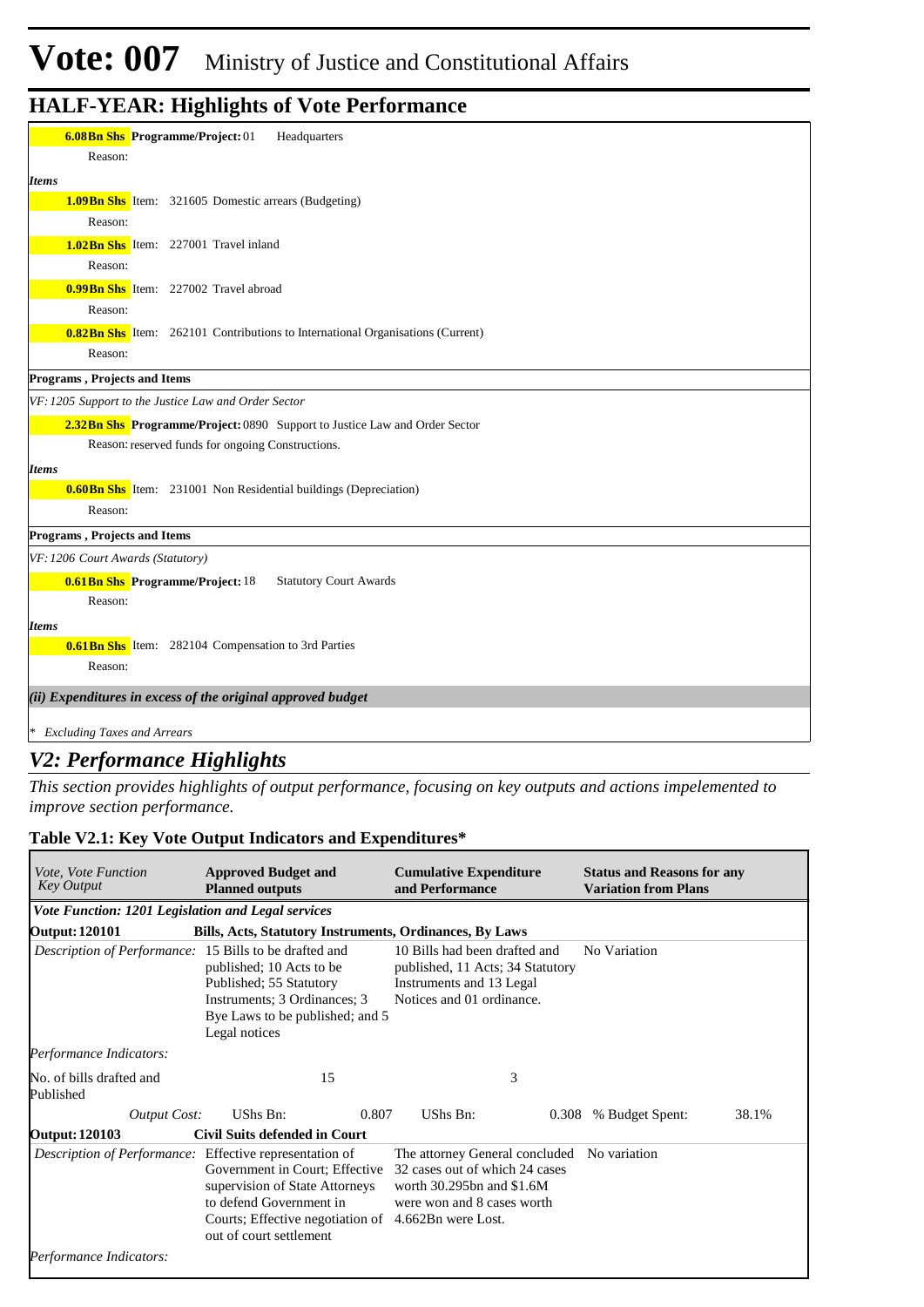| <i>Vote, Vote Function</i><br><b>Key Output</b>                                                    | <b>Approved Budget and</b><br><b>Planned outputs</b>                                                       |       | <b>Cumulative Expenditure</b><br>and Performance                                                                   |                  | <b>Status and Reasons for any</b><br><b>Variation from Plans</b>                                                                                                         |       |
|----------------------------------------------------------------------------------------------------|------------------------------------------------------------------------------------------------------------|-------|--------------------------------------------------------------------------------------------------------------------|------------------|--------------------------------------------------------------------------------------------------------------------------------------------------------------------------|-------|
| Percentage (% decrease) of<br>ex parte proceedings against<br>the Attorney General                 |                                                                                                            | 100   |                                                                                                                    | 10               |                                                                                                                                                                          |       |
| <b>Output Cost:</b>                                                                                | UShs Bn:                                                                                                   | 1.189 | UShs Bn:                                                                                                           |                  | 0.487 % Budget Spent:                                                                                                                                                    | 41.0% |
| <b>Vote Function Cost</b><br>Vote Function: 1202 Registration Births, Deaths, Marriages & Business | <b>UShs Bn:</b>                                                                                            |       | 2.935 UShs Bn:                                                                                                     |                  | 1.215 % Budget Spent:                                                                                                                                                    | 41.4% |
| <b>Vote Function Cost</b>                                                                          | <b>UShs Bn:</b>                                                                                            |       | 0.000 UShs Bn:                                                                                                     |                  | 0.000 % Budget Spent:                                                                                                                                                    | N/A   |
| Vote Function: 1203 Administration of Estates/Property of the Deceased                             |                                                                                                            |       |                                                                                                                    |                  |                                                                                                                                                                          |       |
| <b>Output: 120301</b>                                                                              | <b>Estates Registration and Inspection</b>                                                                 |       |                                                                                                                    |                  |                                                                                                                                                                          |       |
| Description of Performance: 4000 new files for clients to be                                       | opened; 100 estates to be<br>inspected.                                                                    |       | 2770 New files for Clients were No variaton<br>Opened .100 Estates were<br>Inspected.                              |                  |                                                                                                                                                                          |       |
| <b>Output Cost:</b>                                                                                | <b>UShs Bn:</b>                                                                                            | 0.191 | UShs Bn:                                                                                                           |                  | % Budget Spent:<br>0.090                                                                                                                                                 | 47.3% |
| <b>Output: 120302</b>                                                                              | <b>Letters of Administration and Land Tranfers</b>                                                         |       |                                                                                                                    |                  |                                                                                                                                                                          |       |
| Description of Performance: Apply to Court to grant 25                                             | letters of<br>administration;200Estates to be<br>Filed for winding up.                                     |       | 2 Application were made to<br>Court to grant letters of<br>administration; 3 Estates were<br>Filed for winding up. |                  | Administrator General changed<br>strategy and ecocuraged clients<br>to admnister their own estates.                                                                      |       |
| Performance Indicators:                                                                            |                                                                                                            |       |                                                                                                                    |                  |                                                                                                                                                                          |       |
| No. of certificates of No<br>Objection issued                                                      |                                                                                                            | 2,200 |                                                                                                                    | 664              |                                                                                                                                                                          |       |
| Average time taken to issue a<br>certificate of no objection                                       |                                                                                                            | 28    |                                                                                                                    | 28               |                                                                                                                                                                          |       |
| <b>Output Cost:</b>                                                                                | UShs Bn:                                                                                                   | 0.191 | UShs Bn:                                                                                                           |                  | % Budget Spent:<br>0.065                                                                                                                                                 | 34.2% |
| <b>Output: 120303</b>                                                                              | <b>Estates administration</b>                                                                              |       |                                                                                                                    |                  |                                                                                                                                                                          |       |
| Description of Performance: 400 land transfers; and 2200                                           | issued.                                                                                                    |       | 21 land transfers; and 664<br>issued.                                                                              |                  | Administrator General changed<br>certificates of no objection to be certificates of no objection were strategy and ecocuraged clients<br>to admnister their own estates. |       |
| Performance Indicators:                                                                            |                                                                                                            |       |                                                                                                                    |                  |                                                                                                                                                                          |       |
| No. of estates wound up                                                                            |                                                                                                            | 80    |                                                                                                                    | $\boldsymbol{0}$ |                                                                                                                                                                          |       |
| <b>Output Cost:</b>                                                                                | UShs Bn:                                                                                                   | 0.191 | UShs Bn:                                                                                                           |                  | 0.061 % Budget Spent:                                                                                                                                                    | 32.0% |
| <b>Output: 120304</b>                                                                              | Family arbitrations and mediations                                                                         |       |                                                                                                                    |                  |                                                                                                                                                                          |       |
| Description of Performance: 1000 family arbitrations and                                           | mediations to be conducted.                                                                                |       | 600 family Arbitrations and 561 No variation<br>Family Mediations were<br>Conducted.                               |                  |                                                                                                                                                                          |       |
| Performance Indicators:                                                                            |                                                                                                            |       |                                                                                                                    |                  |                                                                                                                                                                          |       |
| No of family arbitrations and<br>mediations                                                        |                                                                                                            | 1,000 |                                                                                                                    | 580              |                                                                                                                                                                          |       |
| <b>Output Cost:</b>                                                                                | <b>UShs Bn:</b>                                                                                            | 0.191 | UShs Bn:                                                                                                           |                  | 0.045<br>% Budget Spent:                                                                                                                                                 | 23.6% |
| <b>Vote Function Cost</b>                                                                          | <b>UShs Bn:</b>                                                                                            |       | 0.762 UShs Bn:                                                                                                     |                  | 0.261 % Budget Spent:                                                                                                                                                    | 34.3% |
| Vote Function: 1204 Regulation of the Legal Profession                                             |                                                                                                            |       |                                                                                                                    |                  |                                                                                                                                                                          |       |
| <b>Output: 120401</b>                                                                              | <b>Conclusion of disciplinary cases</b>                                                                    |       |                                                                                                                    |                  |                                                                                                                                                                          |       |
| Description of Performance: - Hold Dsciplinary Committee                                           | meetings and conclude at least<br>150 cases in 60 sittings.<br>-Carrying out research and<br>consultations |       | 130 dicscplinary Cases were<br>concluded in 31 Committee<br>sittings.                                              |                  | Additional Funding provided to<br>Law council Department by<br>project support (JLOS) to weed<br>out backlogged Cases                                                    |       |
| Performance Indicators:                                                                            |                                                                                                            |       |                                                                                                                    |                  |                                                                                                                                                                          |       |
| Number of disciplinary cases<br>disposed off                                                       |                                                                                                            | 200   |                                                                                                                    | 100              |                                                                                                                                                                          |       |
| <b>Output Cost:</b>                                                                                | UShs Bn:                                                                                                   | 0.233 | UShs Bn:                                                                                                           |                  | 0.105 % Budget Spent:                                                                                                                                                    | 45.2% |
| <b>Vote Function Cost</b>                                                                          | <b>UShs Bn:</b>                                                                                            |       | 0.465 UShs Bn:                                                                                                     |                  | 0.178 % Budget Spent:                                                                                                                                                    | 38.1% |
| Vote Function: 1205 Support to the Justice Law and Order Sector                                    |                                                                                                            |       |                                                                                                                    |                  |                                                                                                                                                                          |       |
| <b>Output: 120501</b>                                                                              | <b>Ministry of Justice and Constitutional Affairs-JLOS</b>                                                 |       |                                                                                                                    |                  |                                                                                                                                                                          |       |
| Description of Performance: Procure Legal Reference                                                | Materials; Conclude 265<br>backlog disciplinary cases;                                                     |       | The Attorney General continued No variation<br>to strengthen his mandate of<br>defending Government in Civil       |                  |                                                                                                                                                                          |       |
|                                                                                                    | Inspection of 700 Law firms $\&$                                                                           |       | Suits by attending court to                                                                                        |                  |                                                                                                                                                                          |       |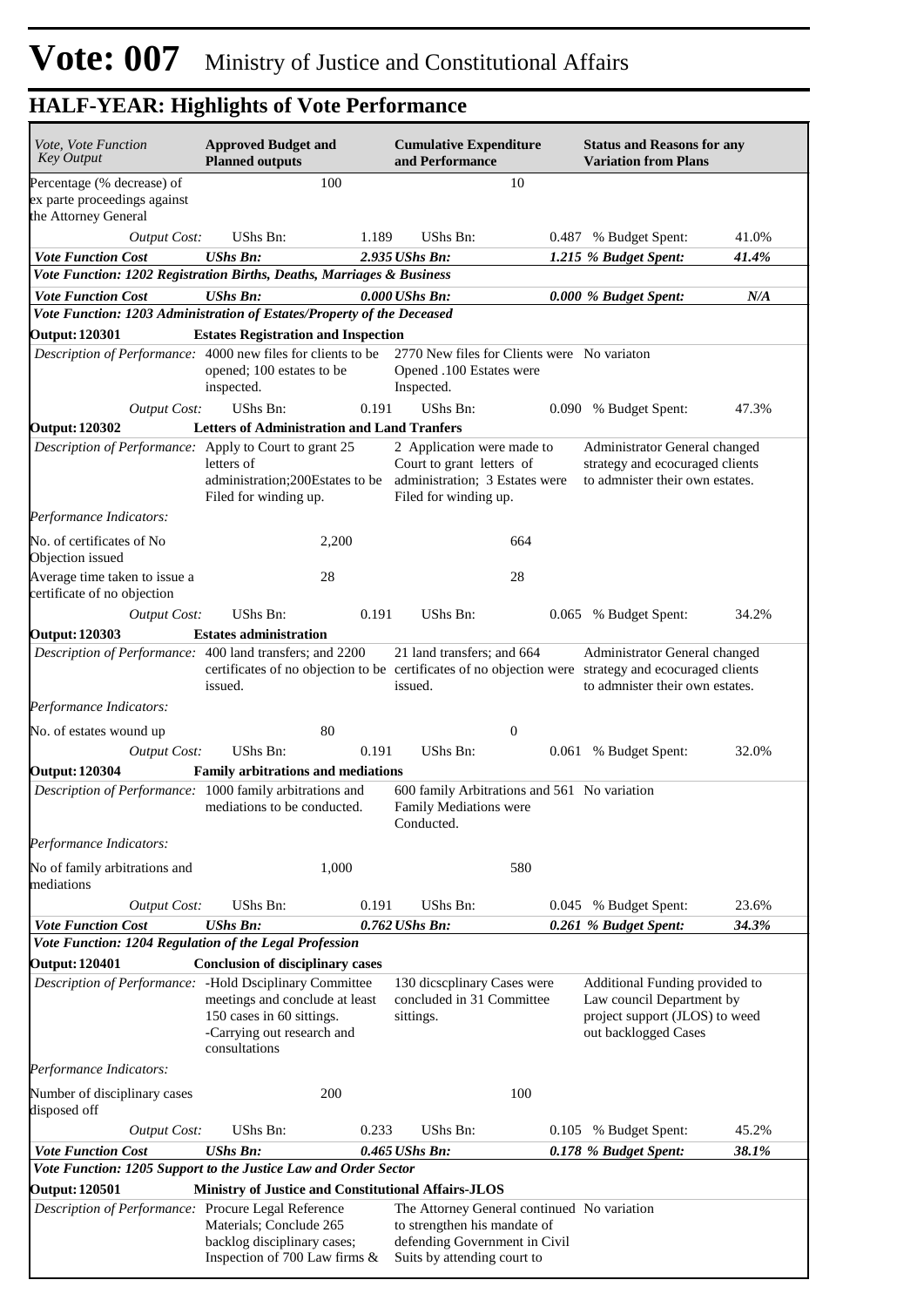| Vote, Vote Function                                  | <b>Approved Budget and</b>                                       | <b>Cumulative Expenditure</b>                                    | <b>Status and Reasons for any</b> |
|------------------------------------------------------|------------------------------------------------------------------|------------------------------------------------------------------|-----------------------------------|
| <b>Key Output</b>                                    | <b>Planned outputs</b>                                           | and Performance                                                  | <b>Variation from Plans</b>       |
|                                                      | 13 Universities; Train in                                        | defend cases filed against GoU                                   |                                   |
|                                                      | Legislative drafting (4), ADR<br>(3); Consultations on review of | in the various Courts of Law<br>and Human Rights Tribunals       |                                   |
|                                                      | Constitution; handle 15 cases                                    | across the country; He also ably                                 |                                   |
|                                                      | E.A.J.C; Equipping newly                                         | defended Government in the                                       |                                   |
|                                                      | constructed offices; Conduct                                     | Heritage and Tullow cases in the                                 |                                   |
|                                                      | Bar Course Pre Entry exams;                                      | UK and also cases before the                                     |                                   |
|                                                      | Handle 500 civil backlog cases<br>in SC, CoA, HC and CM          | East African Court of Justice;<br>Drafted and monitored the      |                                   |
|                                                      | Courts; Automation of Civil                                      | passage of several laws through                                  |                                   |
|                                                      | Case Management System;                                          | Parliament. By the end of Dec                                    |                                   |
|                                                      | Procure 2 vehicles;                                              | 2014, 10 Bills had been drafted                                  |                                   |
|                                                      |                                                                  | and published, 11 Acts; 34<br>Statutory Instruments and 13       |                                   |
|                                                      |                                                                  | Legal Notices and 01 ordinance.                                  |                                   |
|                                                      |                                                                  | Responded to 855 of the 948                                      |                                   |
|                                                      |                                                                  | $(90.2\%)$ contracts and MoUs<br>received for review and         |                                   |
|                                                      |                                                                  | approval. MoJCA also                                             |                                   |
|                                                      |                                                                  | responded to 89 of the 116                                       |                                   |
|                                                      |                                                                  | requests received from MDAs                                      |                                   |
|                                                      |                                                                  | for Legal Advice.                                                |                                   |
|                                                      |                                                                  | Computerization of the<br>Administrator General's                |                                   |
|                                                      |                                                                  | accounts section is in its final                                 |                                   |
|                                                      |                                                                  | stages.                                                          |                                   |
|                                                      |                                                                  | Administrator General<br>registered 2,770 new files for          |                                   |
|                                                      |                                                                  | clients; inspected 100 estates;                                  |                                   |
|                                                      |                                                                  | filed 2 applications for Letters                                 |                                   |
|                                                      |                                                                  | of Administration; and filed 3                                   |                                   |
|                                                      |                                                                  | applications for winding up<br>estates. Also effected 51 land    |                                   |
|                                                      |                                                                  | transfers and issued 1,244                                       |                                   |
|                                                      |                                                                  | certificates of no objection.                                    |                                   |
|                                                      |                                                                  | Conducted 600 family                                             |                                   |
|                                                      |                                                                  | arbitrations & 561 mediations.                                   |                                   |
|                                                      |                                                                  | In the reporting period, the                                     |                                   |
|                                                      |                                                                  | department of Law Council<br>under its Disciplinary              |                                   |
|                                                      |                                                                  | Committee concluded 120 Cases                                    |                                   |
|                                                      |                                                                  | in 31 Sittings.                                                  |                                   |
|                                                      |                                                                  | The ministry also inspected 130                                  |                                   |
|                                                      |                                                                  | Chambers /Law firms and 3<br>legal aid service providers. With   |                                   |
|                                                      |                                                                  | the commissioning of the newly                                   |                                   |
|                                                      |                                                                  | constructed Mini-JLOS House                                      |                                   |
|                                                      |                                                                  | in Moroto to serve the Karamoja                                  |                                   |
|                                                      |                                                                  | region, the ministry now has<br>five fully functional offices in |                                   |
|                                                      |                                                                  | Mbarara, Gulu, Arua, Mbale                                       |                                   |
|                                                      |                                                                  | and Karamoja;                                                    |                                   |
| Performance Indicators:                              |                                                                  |                                                                  |                                   |
| Proportion of districts with                         | 12                                                               | 7.2                                                              |                                   |
| the basic JLOS frontline                             |                                                                  |                                                                  |                                   |
| services (Functional)                                | UShs Bn:                                                         |                                                                  |                                   |
| <b>Output Cost:</b><br><b>Output: 120552</b>         | 1.539<br><b>Ministry Of Internal Affairs-JLOS</b>                | UShs Bn:                                                         | 28.8%<br>0.443 % Budget Spent:    |
| Description of Performance: Amend CS Act; develop CS |                                                                  | A draft of the Forensic Services No variation                    |                                   |
|                                                      | Policy; Gazette NGO Bill;                                        | and Consumer Chemicals                                           |                                   |
|                                                      | Translate CS handbook; NGO                                       | (Management) Bill is under                                       |                                   |
|                                                      | Act regulations; Develop<br>operational guidelines for           | review with the 1st<br>parliamentary counsel. The Law            |                                   |
|                                                      | prosecution, prevention of                                       | once in place will help                                          |                                   |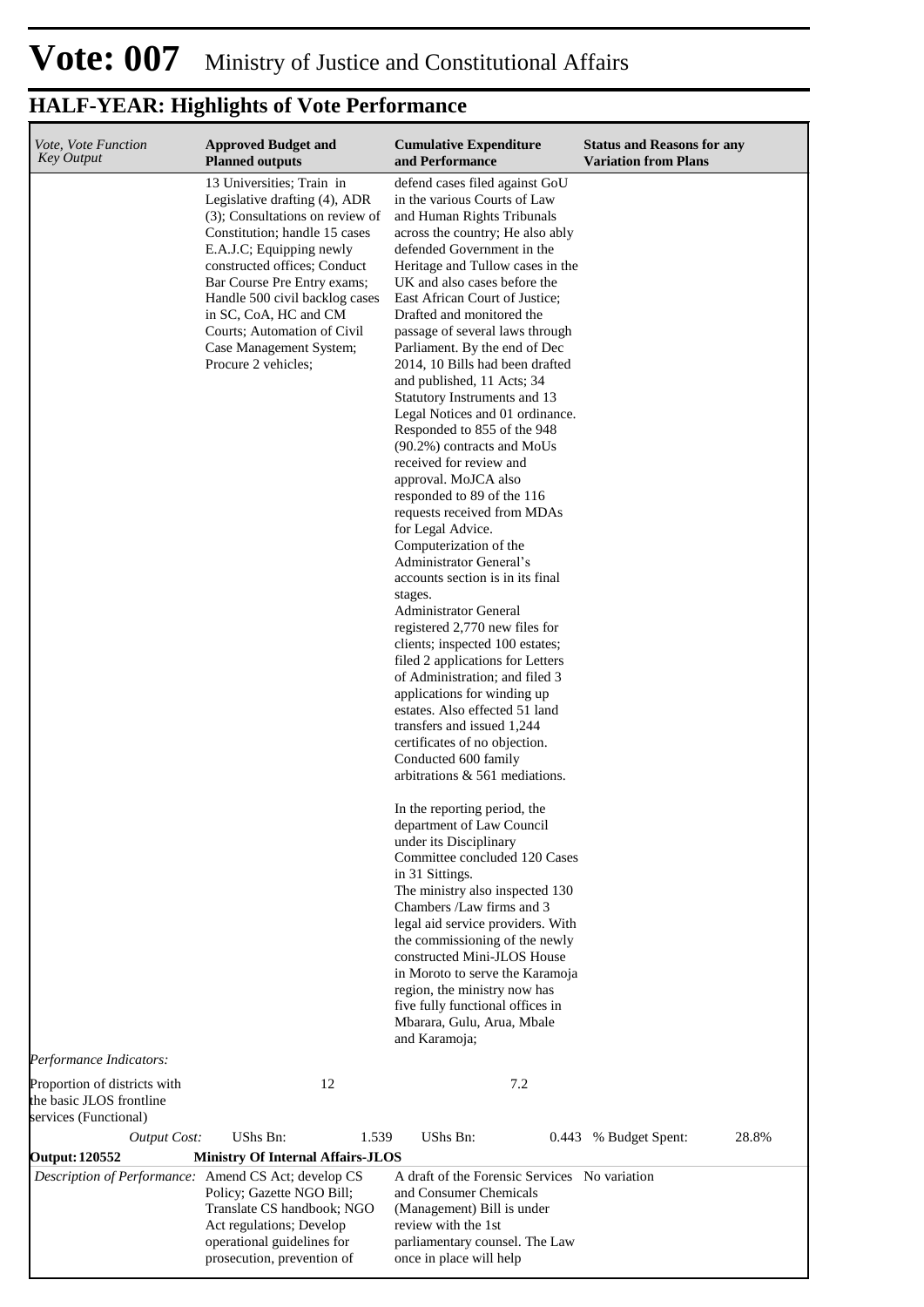| Vote, Vote Function<br><b>Key Output</b> | <b>Approved Budget and</b><br><b>Planned outputs</b>            | <b>Cumulative Expenditure</b><br>and Performance                  | <b>Status and Reasons for any</b><br><b>Variation from Plans</b> |
|------------------------------------------|-----------------------------------------------------------------|-------------------------------------------------------------------|------------------------------------------------------------------|
|                                          | Trafficking in Persons (TIP);                                   | harmonize the activities of                                       |                                                                  |
|                                          | Strengthen 40 offender                                          | forensic and scientific analysis                                  |                                                                  |
|                                          | rehabilitation projects;<br>Implement offender social           | in public and private sector;<br>Cabinet approved the additional  |                                                                  |
|                                          | reintegration; Strengthen                                       | principles for repeal of the NGO                                  |                                                                  |
|                                          | relations with Universities                                     | Act. The aim of repealing is to                                   |                                                                  |
|                                          | teaching Criminology;                                           | streamline the NGO Act with                                       |                                                                  |
|                                          | Implement resolutions of EAC;                                   | the NGO Policy 2010 and also                                      |                                                                  |
|                                          | Build capacity of NGO<br>Monitoring; 3 pickups for              | cure lacunas that existed in the<br>Law. This will strengthen the |                                                                  |
|                                          | Western region; monitoring of                                   | capacity of the NGO Board to                                      |                                                                  |
|                                          | resettlement and re-integration                                 | regulate and monitor the                                          |                                                                  |
|                                          | activities in 6 DRTs; guidelines<br>for District NGO Monitoring | operations of NGOs and also<br>improve NTR collections            |                                                                  |
|                                          | Committees                                                      | (potential of generating                                          |                                                                  |
|                                          |                                                                 | Shs.10bn annually if facilitated);                                |                                                                  |
|                                          |                                                                 | 5,433 CSOs were issued by                                         |                                                                  |
|                                          |                                                                 | Courts. If not diverted,<br>Government would have                 |                                                                  |
|                                          |                                                                 | incurred the cost of Shs 2.6bn                                    |                                                                  |
|                                          |                                                                 | keeping this number in Prison;                                    |                                                                  |
|                                          |                                                                 | 1,985 offenders were offered                                      |                                                                  |
|                                          |                                                                 | counselling at Court and<br>Placement Institutions to             |                                                                  |
|                                          |                                                                 | facilitate behavioural change,                                    |                                                                  |
|                                          |                                                                 | compliance to the orders and                                      |                                                                  |
|                                          |                                                                 | accepting responsibility to avoid                                 |                                                                  |
|                                          |                                                                 | recidivism;                                                       |                                                                  |
|                                          |                                                                 | 6,105 tree seedlings from the<br>existing projects were           |                                                                  |
|                                          |                                                                 | distributed to public institutions;                               |                                                                  |
|                                          |                                                                 | Awareness on Small Arms and                                       |                                                                  |
|                                          |                                                                 | Light Weapons created through                                     |                                                                  |
|                                          |                                                                 | dissemination and distribution<br>of 79 copies of the National    |                                                                  |
|                                          |                                                                 | Policy on Fire Arms and the                                       |                                                                  |
|                                          |                                                                 | National Action Plan on                                           |                                                                  |
|                                          |                                                                 | SALWs in Lamwo, Kitgum and                                        |                                                                  |
|                                          |                                                                 | Agago;<br>Sensitization workshops held in                         |                                                                  |
|                                          |                                                                 | Lango sub region resulted in the                                  |                                                                  |
|                                          |                                                                 | recovery of 12 AK-47 guns;                                        |                                                                  |
|                                          |                                                                 | 20 Police officers in charge of                                   |                                                                  |
|                                          |                                                                 | armories from Kyoga region<br>were trained in issues of           |                                                                  |
|                                          |                                                                 | managing and observing safe                                       |                                                                  |
|                                          |                                                                 | storage of stockpiles and gun                                     |                                                                  |
|                                          |                                                                 | exhibits under their custody.                                     |                                                                  |
|                                          |                                                                 | This initiative is aimed at<br>reducing the proliferation of      |                                                                  |
|                                          |                                                                 | illicit SALWs in order to realize                                 |                                                                  |
|                                          |                                                                 | peace and security which is                                       |                                                                  |
|                                          |                                                                 | cardinal in promoting                                             |                                                                  |
|                                          |                                                                 | production and investment in<br>the country.                      |                                                                  |
|                                          |                                                                 | 99 reporters from various                                         |                                                                  |
|                                          |                                                                 | fighting groups who had been                                      |                                                                  |
|                                          |                                                                 | repatriated from DR Congo and                                     |                                                                  |
|                                          |                                                                 | Central African Republic were<br>demobilized and supported to     |                                                                  |
|                                          |                                                                 | resettle in their communities;                                    |                                                                  |
|                                          |                                                                 | 280 reporters and victims were                                    |                                                                  |
|                                          |                                                                 | trained in various skills (agric                                  |                                                                  |
|                                          |                                                                 | mgt, Environment &<br>entrepreneur);                              |                                                                  |
|                                          |                                                                 | Analyzed and disposed of 120                                      |                                                                  |
|                                          |                                                                 | cases (29.8%) of the forensic                                     |                                                                  |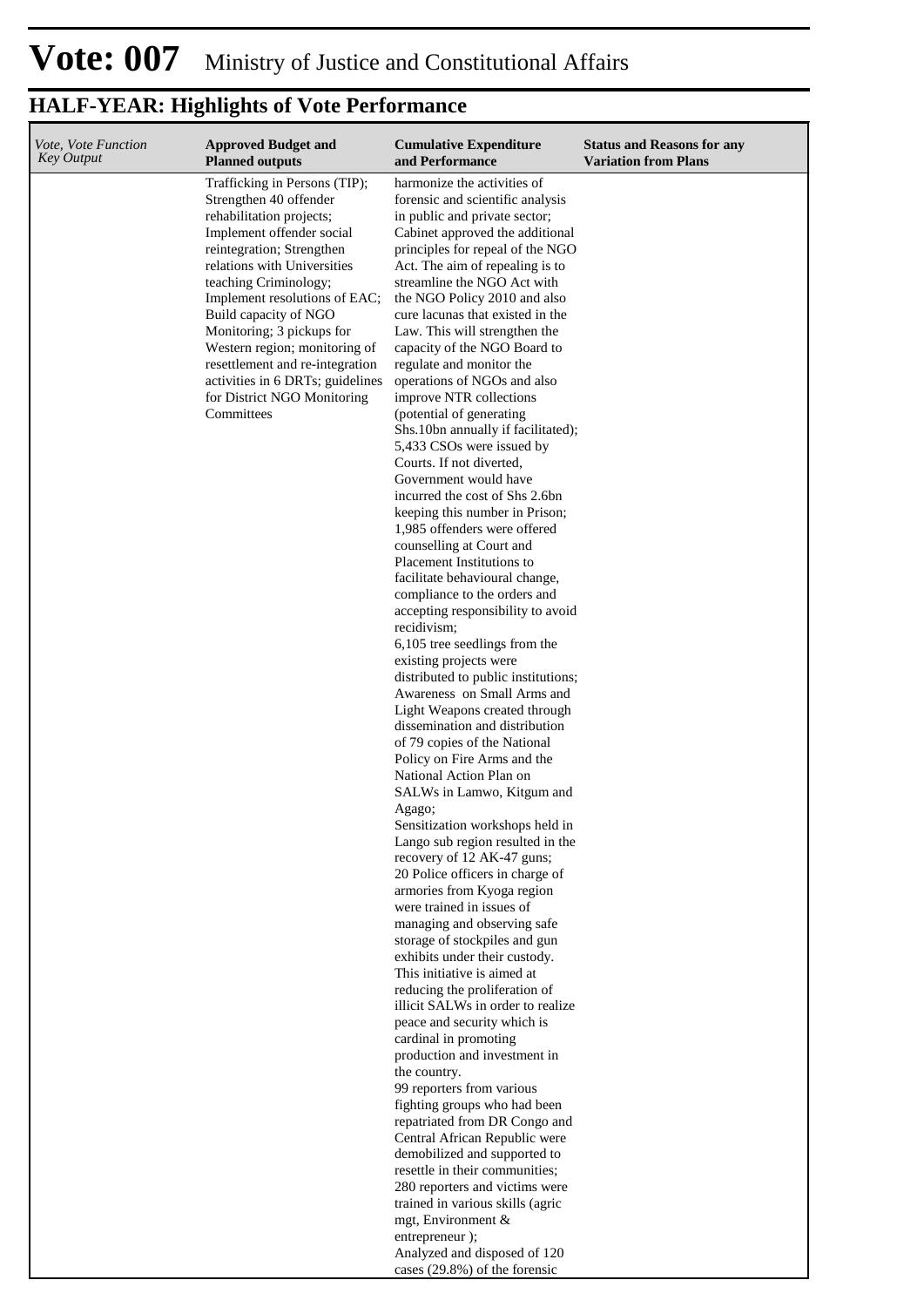| Vote, Vote Function<br><b>Key Output</b> | <b>Approved Budget and</b><br><b>Planned outputs</b>                                                                                                                                                                                                                                                                                                                                                                                                                                                                                                                   | <b>Cumulative Expenditure</b><br>and Performance                                                                                                                                                                                                                                                                                                                                                                                                                                                                                                                                                                                                                                                                                                                                                                                                                                                                                                                                                                                                                                                                                                                                                                                                                | <b>Status and Reasons for any</b><br><b>Variation from Plans</b> |
|------------------------------------------|------------------------------------------------------------------------------------------------------------------------------------------------------------------------------------------------------------------------------------------------------------------------------------------------------------------------------------------------------------------------------------------------------------------------------------------------------------------------------------------------------------------------------------------------------------------------|-----------------------------------------------------------------------------------------------------------------------------------------------------------------------------------------------------------------------------------------------------------------------------------------------------------------------------------------------------------------------------------------------------------------------------------------------------------------------------------------------------------------------------------------------------------------------------------------------------------------------------------------------------------------------------------------------------------------------------------------------------------------------------------------------------------------------------------------------------------------------------------------------------------------------------------------------------------------------------------------------------------------------------------------------------------------------------------------------------------------------------------------------------------------------------------------------------------------------------------------------------------------|------------------------------------------------------------------|
| <b>Output Cost:</b>                      | UShs Bn:<br>1.356                                                                                                                                                                                                                                                                                                                                                                                                                                                                                                                                                      | cases received leaving a backlog<br>of 951 DNA cases and 1,247<br>non DNA (Toxicology);<br>47 cases of commercial and<br>illicit products with 1,729<br>exhibits were analysed for<br>quality assurance. This has<br>contributed to investment<br>through promotion of trade and<br>protection of revenue through<br>verification of products and<br>quality assurance.<br>Monitored and coordinated the<br>rescue of 153 victims of<br>trafficking;<br>Offered technical guidance and<br>logistical aid to support<br>investigations of 30 cases of<br>human trafficking out of the 65<br>registered;<br>UShs Bn:<br>1.099                                                                                                                                                                                                                                                                                                                                                                                                                                                                                                                                                                                                                                     | % Budget Spent:<br>81.1%                                         |
| <b>Output: 120554</b>                    | <b>Law Development Center-JLOS</b>                                                                                                                                                                                                                                                                                                                                                                                                                                                                                                                                     |                                                                                                                                                                                                                                                                                                                                                                                                                                                                                                                                                                                                                                                                                                                                                                                                                                                                                                                                                                                                                                                                                                                                                                                                                                                                 |                                                                  |
|                                          | Description of Performance: Publish Law Reports; Complete Results for academic year<br>Auditorium, construct women<br>cell, DPP office and reception<br>for juveniles; Train of 40<br>lecturers in student centered &<br>problem based learning;<br>Purchase 2 vehicles, 120<br>bicycles for fit persons; legal aid the Post Graduate Bar Course<br>services to 600 walk in clients;<br>Train 80 JLOS staff in human<br>rights; Regional interactions<br>with institutions (East Africa);<br>Subscribe to library legal data<br>bases, procure reference<br>materials: | 2013/2014 for all courses were<br>released with an improvement in<br>the student performance<br>especially on the Bar Course.<br>Pass rate was 50% at first sitting.<br>LDC admitted 640 students on<br>and 432 students on the<br>Diploma in Law Course.<br>Students sat 1st term<br>examination in December 2014.<br>Four streams were introduced<br>on the Post Graduate Bar<br>Course with the aim of<br>decongesting the firm rooms.<br>Law Reporting<br>2015 ULR ready for publication<br>2014 ULR- at digesting and<br>editing stage<br>The High Court Bulletins<br>included:<br>2014 HCB - at digesting and<br>editing stage<br>1975 HCB ready for publication<br>Community servic: The LDC<br>Legal Aid Clinic has conducted<br>programmes as follows:-<br>Registration 910 case of work-<br>in-clients and 660 were handled<br>and 250 referred to other<br>organizations <i>i.e.</i> Court, Police,<br>APCAN etc in the districts of<br>Kibaale, Masindi, Kampala,<br>Kabarole, Iganga, Lira and<br>Entebbe.<br>Registered 1280 cases for<br>reconciliation, 794 reconciled,<br>486 referred back to court of<br>Nakawa, Buganda Road,<br>KCCA, Entebbe, Lira, LDC<br>court, Fort portal, Kibaale,<br>Kagadi, Oyam, Iganga,<br>Makindye, Nabweru and | No variation                                                     |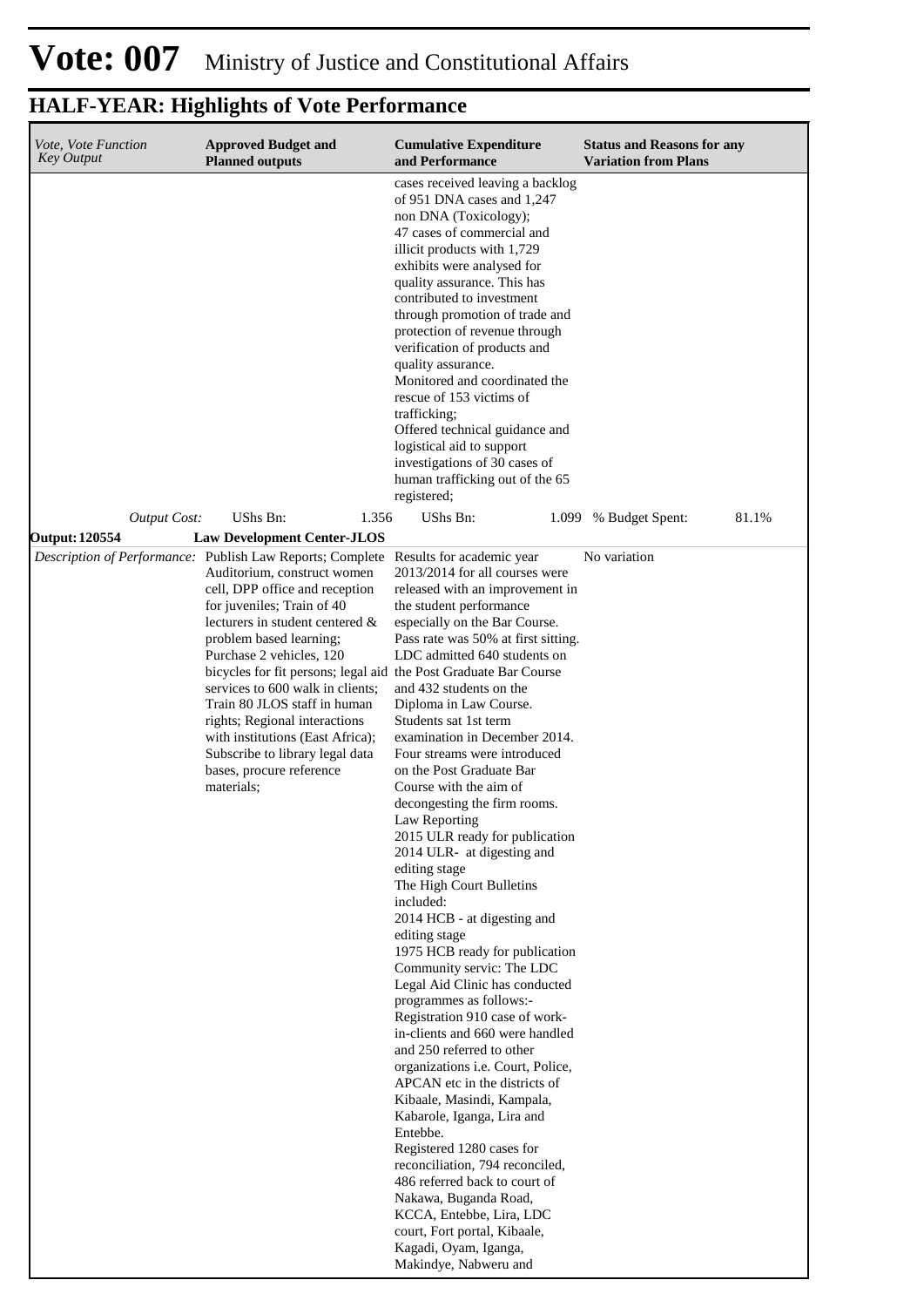## **Vote: 007** Ministry of Justice and Constitutional Affairs

| Vote, Vote Function<br><b>Key Output</b>                                                            | <b>Approved Budget and</b><br><b>Planned outputs</b>                                                                                                                                                                                                                                                                                                                                                                                                                                                                                                                                                                                                                     | <b>Cumulative Expenditure</b><br>and Performance                                                                                                                                                                                                                                                                                                                                                                                                                                                                                                                                                                                                                                                                                                                                                                                                                                                                                                    | <b>Status and Reasons for any</b><br><b>Variation from Plans</b> |
|-----------------------------------------------------------------------------------------------------|--------------------------------------------------------------------------------------------------------------------------------------------------------------------------------------------------------------------------------------------------------------------------------------------------------------------------------------------------------------------------------------------------------------------------------------------------------------------------------------------------------------------------------------------------------------------------------------------------------------------------------------------------------------------------|-----------------------------------------------------------------------------------------------------------------------------------------------------------------------------------------------------------------------------------------------------------------------------------------------------------------------------------------------------------------------------------------------------------------------------------------------------------------------------------------------------------------------------------------------------------------------------------------------------------------------------------------------------------------------------------------------------------------------------------------------------------------------------------------------------------------------------------------------------------------------------------------------------------------------------------------------------|------------------------------------------------------------------|
|                                                                                                     |                                                                                                                                                                                                                                                                                                                                                                                                                                                                                                                                                                                                                                                                          | Kasangati.<br>Conducted 32 legal awareness<br>in three districts in 25 sub<br>-counties.<br>Trained 120 local government<br>officials in Kibaale, Masindi<br>and Kabarole.<br>Developed training manual on<br>diversion and reconciliation.<br>Represented 277 clients in<br>courts of Kibaale, Masindi, Fort<br>portal, Iganga, LDC court,<br>Makindye, Kasangati, KCCA,<br>Buganda Road and Nabweru.<br>Diverted 591 juveniles in 9<br>districts.<br>Administration<br>The second phase of<br>restructuring was successfully<br>completed.<br>Teaching aids (10 lap tops, 50<br>white boards and 10 CCTV<br>cameras) were procured.<br>30 part-time lecturers were<br>recruited to help reduce the ratio<br>of lecturer to student, from 1:40<br>to $1:16$ .<br>Reference materials for the<br>library were procured.                                                                                                                             |                                                                  |
| <b>Output Cost:</b>                                                                                 | UShs Bn:<br>0.385                                                                                                                                                                                                                                                                                                                                                                                                                                                                                                                                                                                                                                                        | UShs Bn:                                                                                                                                                                                                                                                                                                                                                                                                                                                                                                                                                                                                                                                                                                                                                                                                                                                                                                                                            | 90.8%<br>0.350 % Budget Spent:                                   |
| <b>Output: 120555</b><br>Description of Performance: Lobby for Judiciary<br>Performance Indicators: | Judiciary - JLOS<br>Administration Bill; Re-<br>Engineering of CCAS;<br>ramps on 10 Courts; renovate 8<br>Courts; construct 5 Courts;<br>Procure furniture for 10 G1<br>Courts; Procure Court<br>Recording and Transcription<br>Equipment for 13 courts;<br>Procure Video Conferencing<br>Equipment; Train G1 in Small<br>Claims Procedure; Case backlog<br>clearance; Roll out land courts<br>to 5 CM Courts; Strengthen<br>Court user committees; Conduct Courts, 17,661 at Magistrate<br>JLOS Integrity Committee<br>Tour; Procure Reference<br>material for Land & Civil<br>Division; Procure 7 Vehicles<br>for CMs, 3 Grade I in hard to<br>reach areas;<br>160,000 | Supreme Court: Disposed of 16 On going Activity<br>Civil cases and 10 Criminal<br>cases (total of 26 cases)<br>Strengthen Bar-Bench Fora; put Court of Appeal: Disposed of 98<br>Civil Appeals and 117 Criminal<br>Appeals (Total 215 cases)<br>High Court: Disposed of 2,656<br>Civil Cases; 1,038 Commercial;<br>1,162 Criminal 2,243 Family<br>cases; 676 land; 112<br>Anticorruption, 1,219 Execution<br>and Bailiff cases, 3 international<br>crimes (Total 9,109 cases)<br>Magistrates Courts: Disposed of<br>44,418 cases (22,599 at CM<br>G.1 and 4,158 at Magistrate<br>G.11 Courts)<br>Procured twenty (20) for<br>process serving; Procured 4<br>station wagons vehicles for<br>Judges; 2 pick-ups for Grade<br>one in Bukwo and Bundibugyo;<br>one photocopier and scanner for<br>Fort Portal High Court.<br>Renovated Jinja High Court<br>Developed a pilot Performance<br>Evaluation tool that is now<br>ready for pre-testing.<br>23 |                                                                  |
| % of completed cases<br><b>Output Cost:</b>                                                         | UShs Bn:<br>2.713                                                                                                                                                                                                                                                                                                                                                                                                                                                                                                                                                                                                                                                        | UShs Bn:                                                                                                                                                                                                                                                                                                                                                                                                                                                                                                                                                                                                                                                                                                                                                                                                                                                                                                                                            | 58.2%<br>1.578 % Budget Spent:                                   |
| <b>Output: 120556</b>                                                                               | <b>Uganda Police Force-JLOS</b><br>Description of Performance: Develop SOPs for Districts and Completed the review of the                                                                                                                                                                                                                                                                                                                                                                                                                                                                                                                                                |                                                                                                                                                                                                                                                                                                                                                                                                                                                                                                                                                                                                                                                                                                                                                                                                                                                                                                                                                     | No variation                                                     |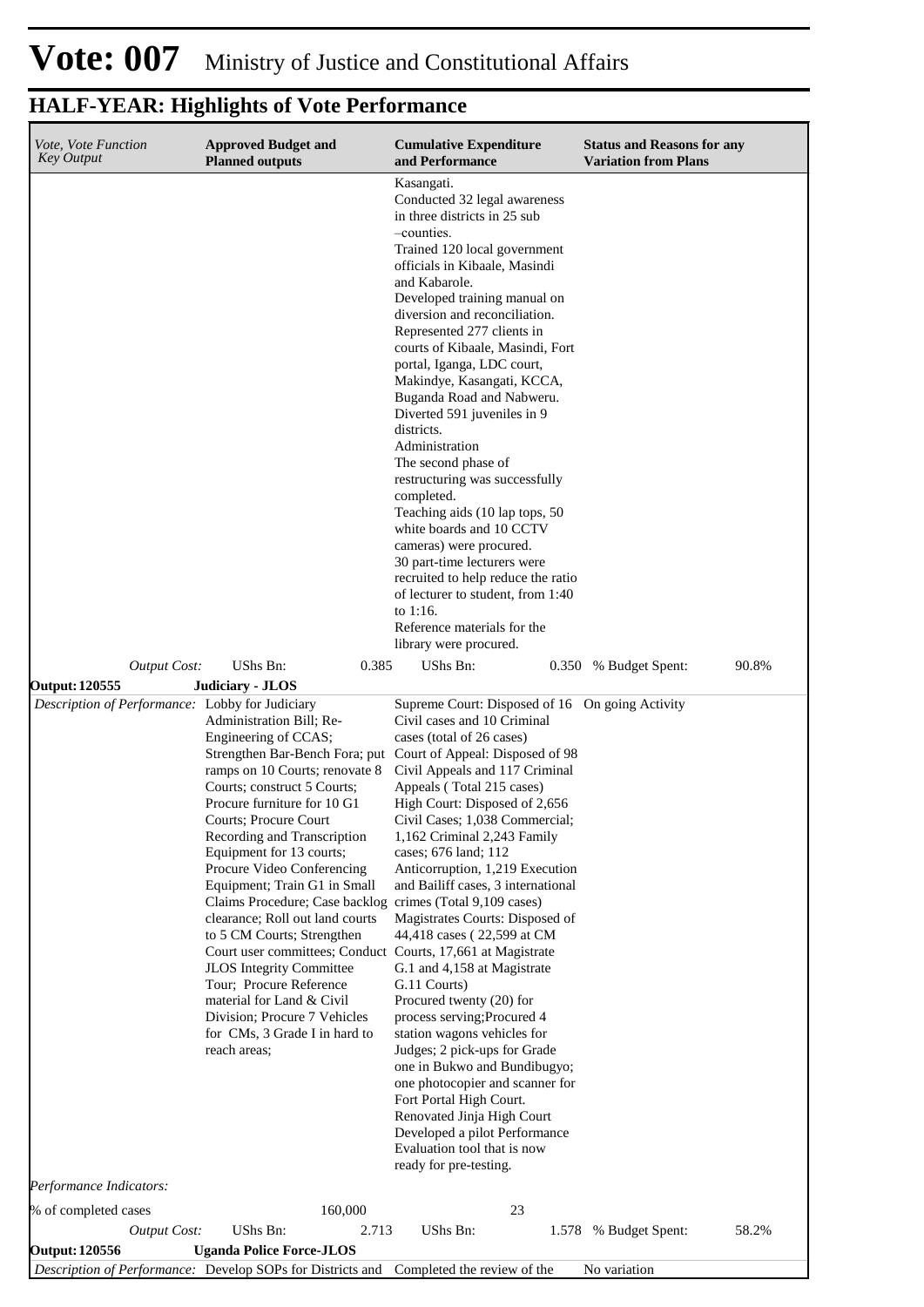| Vote, Vote Function<br>Key Output | <b>Approved Budget and</b><br><b>Planned outputs</b>                                                                                                                                                                                                                                                                                                                                                                                                                                                                                                                                                                                                                                                                         | <b>Cumulative Expenditure</b><br>and Performance                                                                                                                                                                                                                                                                                                                                                                                                                                                                                                                                                                                                                                                                                                                                            | <b>Status and Reasons for any</b><br><b>Variation from Plans</b> |
|-----------------------------------|------------------------------------------------------------------------------------------------------------------------------------------------------------------------------------------------------------------------------------------------------------------------------------------------------------------------------------------------------------------------------------------------------------------------------------------------------------------------------------------------------------------------------------------------------------------------------------------------------------------------------------------------------------------------------------------------------------------------------|---------------------------------------------------------------------------------------------------------------------------------------------------------------------------------------------------------------------------------------------------------------------------------------------------------------------------------------------------------------------------------------------------------------------------------------------------------------------------------------------------------------------------------------------------------------------------------------------------------------------------------------------------------------------------------------------------------------------------------------------------------------------------------------------|------------------------------------------------------------------|
|                                   | Police Units; Popularizing<br>Strategic Policing Plan;<br>sensitization on Anti Torture<br>Act, Public Order Management<br>Act, Anti Trafficking in persons<br>Act; Complete investigations of<br>war crimes; Completion of Kiira for Quality Assurance for<br>PS; Construct Kiruhura PS, 2<br>block staff houses in Rakai;<br>Expansion of canine units to 10<br>districts; Procure 3 vehicles for<br>enhancing investigations, 1 for<br>SGBV and Children related<br>offences and 10 motorcycles for (POMA), Prohibition and<br>CFPUs; Induct 1,018 PPCs into Prevention of Torture Act, 2012<br>Criminal Intelligence &<br>Investigations; skills training of<br>Criminal Records Mgt System<br>users & ICT investigating | Police standing order (PSO), it<br>is before Police Advisory<br>Committee;<br>Developed a draft customized<br>UPF- JLOS Anti corruption<br>strategy and launched guidelines<br>investigations;<br>Conducted a Human Rights<br>sensitization workshop for 82<br>officers of the Field Force Unit<br>(FFU) on Human Rights, Public<br>Order Management Act, 2013<br>(PPTA).<br>Investigated and concluded<br>26,519 cases and 1,885 violent<br>crime cases were sanctioned by                                                                                                                                                                                                                                                                                                                 |                                                                  |
|                                   | officers; Carry out 6,000<br>postmortem examinations; 8,000 The CIID also separately<br><b>SGBV</b> examinations; Procure<br>30 speed guns, SOCO kits;<br>Train 1200 Police detectives;                                                                                                                                                                                                                                                                                                                                                                                                                                                                                                                                      | the DPP<br>investigated 178 homicide cases<br>arising from the ethnic attacks in<br>Kasese and Bundibugyo and the<br>suspects are undergoing trial in<br>the military court martial in<br>Kasese.<br>Opened a new Canine Unit in<br>Kamuli and completed fencing<br>of the canine breeding center at<br>Nagalama<br>Tracked 2,163 cases using<br>canine and arrested 1, 178<br>suspects, and 518 taken to court.<br>Trained 200 detectives in Fraud,<br>Cyber and Homicide<br>investigation techniques<br>Currently training the 3,500 new<br>recruits at PTS Masindi. This<br>will improve the police<br>:population ratio from 1:842 to<br>1:777 When they complete<br>training (Census 35M people)<br>Enhanced country wide<br>community policing in the run<br>up to the centenary plus |                                                                  |
|                                   |                                                                                                                                                                                                                                                                                                                                                                                                                                                                                                                                                                                                                                                                                                                              | celebrations focusing on the<br>theme "from colonial to<br>community policing". Under the<br>programme 3,000 volunteer<br>crime preventers were trained in<br>basic police operations to<br>support the fight against crime<br>through community policing.<br>b) Protection of life and security<br>of property<br>Opened up one marine detach at<br>Katwe to cover L. Edward, L.<br>George and Kazinga channel;<br>Responded to 256 fire<br>emergency calls occurring in<br>244 premises that caused 20<br>deaths and 20 injuries;<br>Deployed 2 fire fighting boats<br>for fire rescue services on L.<br>Victoria waters;<br>Concluded the pre-production                                                                                                                                 |                                                                  |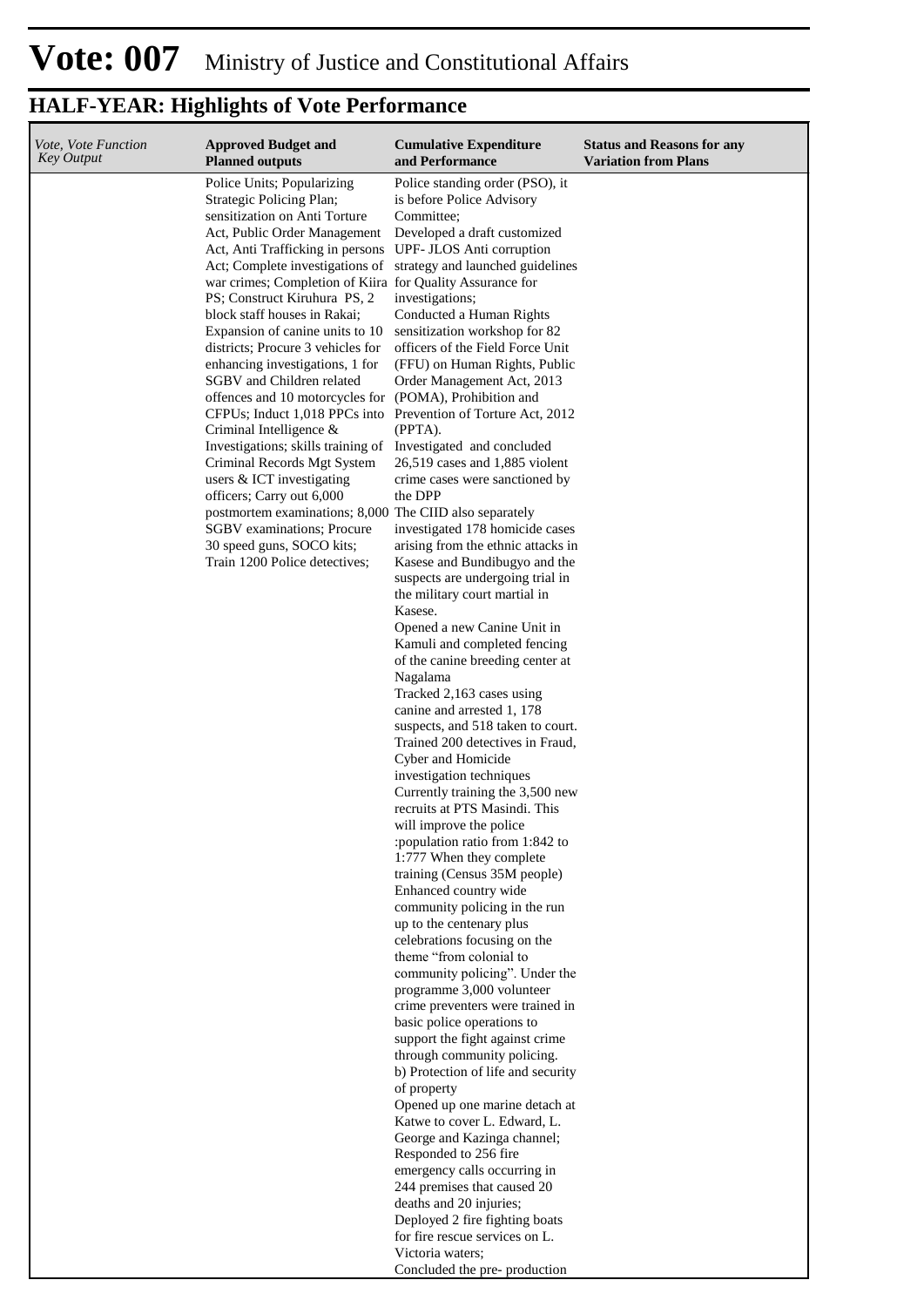## **Vote: 007** Ministry of Justice and Constitutional Affairs

| Vote, Vote Function<br><b>Key Output</b>                | <b>Approved Budget and</b><br><b>Planned outputs</b> | <b>Cumulative Expenditure</b><br>and Performance                 | <b>Status and Reasons for any</b><br><b>Variation from Plans</b> |
|---------------------------------------------------------|------------------------------------------------------|------------------------------------------------------------------|------------------------------------------------------------------|
|                                                         |                                                      | inspection of the Helicopters;<br>c) Regional integration and    |                                                                  |
|                                                         |                                                      | cooperation                                                      |                                                                  |
|                                                         |                                                      | Participated in 5 regional<br>security meetings aimed at crime   |                                                                  |
|                                                         |                                                      | prevention and peace promotion                                   |                                                                  |
|                                                         |                                                      | in Mombasa, Addis Ababa and                                      |                                                                  |
|                                                         |                                                      | Nairobi and also benchmarked                                     |                                                                  |
|                                                         |                                                      | community policing system in<br>Vietnam;                         |                                                                  |
|                                                         |                                                      | Conducted a Command Post                                         |                                                                  |
|                                                         |                                                      | and Field training exercise in                                   |                                                                  |
|                                                         |                                                      | Burundi and Ethiopia                                             |                                                                  |
|                                                         |                                                      | d) Promotion of professionalism                                  |                                                                  |
|                                                         |                                                      | and management accountability<br>Procured a Consultant who is    |                                                                  |
|                                                         |                                                      | designing/ drawing the police                                    |                                                                  |
|                                                         |                                                      | mariner.                                                         |                                                                  |
|                                                         |                                                      | Concluded the procurement                                        |                                                                  |
|                                                         |                                                      | process for the police college<br>and partial payment made.      |                                                                  |
|                                                         |                                                      | Completed the GEO study and                                      |                                                                  |
|                                                         |                                                      | soil test for the planned                                        |                                                                  |
|                                                         |                                                      | construction of Logistics and                                    |                                                                  |
|                                                         |                                                      | <b>Engineering Directorate</b>                                   |                                                                  |
|                                                         |                                                      | Headquarters at Namamve<br>e) Protection and promotion of        |                                                                  |
|                                                         |                                                      | rights of suspects and customer                                  |                                                                  |
|                                                         |                                                      | care                                                             |                                                                  |
|                                                         |                                                      | The suspect profiling system has                                 |                                                                  |
|                                                         |                                                      | been completed and the tender                                    |                                                                  |
|                                                         |                                                      | for procuring an internet service<br>provider to make the system |                                                                  |
|                                                         |                                                      | operate has been advertised                                      |                                                                  |
|                                                         |                                                      | Advert for the supply of                                         |                                                                  |
|                                                         |                                                      | electronic notice boards to                                      |                                                                  |
|                                                         |                                                      | Police Divisions of KMP to<br>guide clients at 7 police          |                                                                  |
|                                                         |                                                      | stations-Katwe, CPS Kampala,                                     |                                                                  |
|                                                         |                                                      | Wandegeya, Kabalagala,                                           |                                                                  |
|                                                         |                                                      | Kajjansi, Kiira road & Jinja                                     |                                                                  |
|                                                         |                                                      | road<br>Inspected 7 police cells in                              |                                                                  |
|                                                         |                                                      | Busoga Region to establish the                                   |                                                                  |
|                                                         |                                                      | conditions of detention facilities                               |                                                                  |
|                                                         |                                                      | and observation of the 48 Hours                                  |                                                                  |
|                                                         |                                                      | rule. There is need to renovate                                  |                                                                  |
|                                                         |                                                      | and provide<br>f) Welfare and production                         |                                                                  |
|                                                         |                                                      | Setting the sub structure of the                                 |                                                                  |
|                                                         |                                                      | Cancer Treatment Hospital in                                     |                                                                  |
|                                                         |                                                      | Kololo has been completed.                                       |                                                                  |
|                                                         |                                                      | Commissioned the Police                                          |                                                                  |
|                                                         |                                                      | Garment Factory where the<br>majority of the workers are         |                                                                  |
|                                                         |                                                      | spouses of policemen.                                            |                                                                  |
|                                                         |                                                      | Procured 3 tractors for the farms                                |                                                                  |
|                                                         |                                                      | of Kabalye, Yumbe and Olilim-<br>katakwi                         |                                                                  |
| Performance Indicators:                                 |                                                      |                                                                  |                                                                  |
|                                                         | 1:600                                                | 1:800                                                            |                                                                  |
| Police Population ratio                                 |                                                      |                                                                  |                                                                  |
| <b>Output Cost:</b><br><b>Output: 120557</b>            | UShs Bn:<br><b>Uganda Prisons Service-JLOS</b>       | UShs Bn:<br>3.007                                                | 49.9%<br>1.502 % Budget Spent:                                   |
| Description of Performance: Computerisation of Prisons; | Developing the legal policy                          | Safety & security of prisoners,<br>staff and public has been     | No variation                                                     |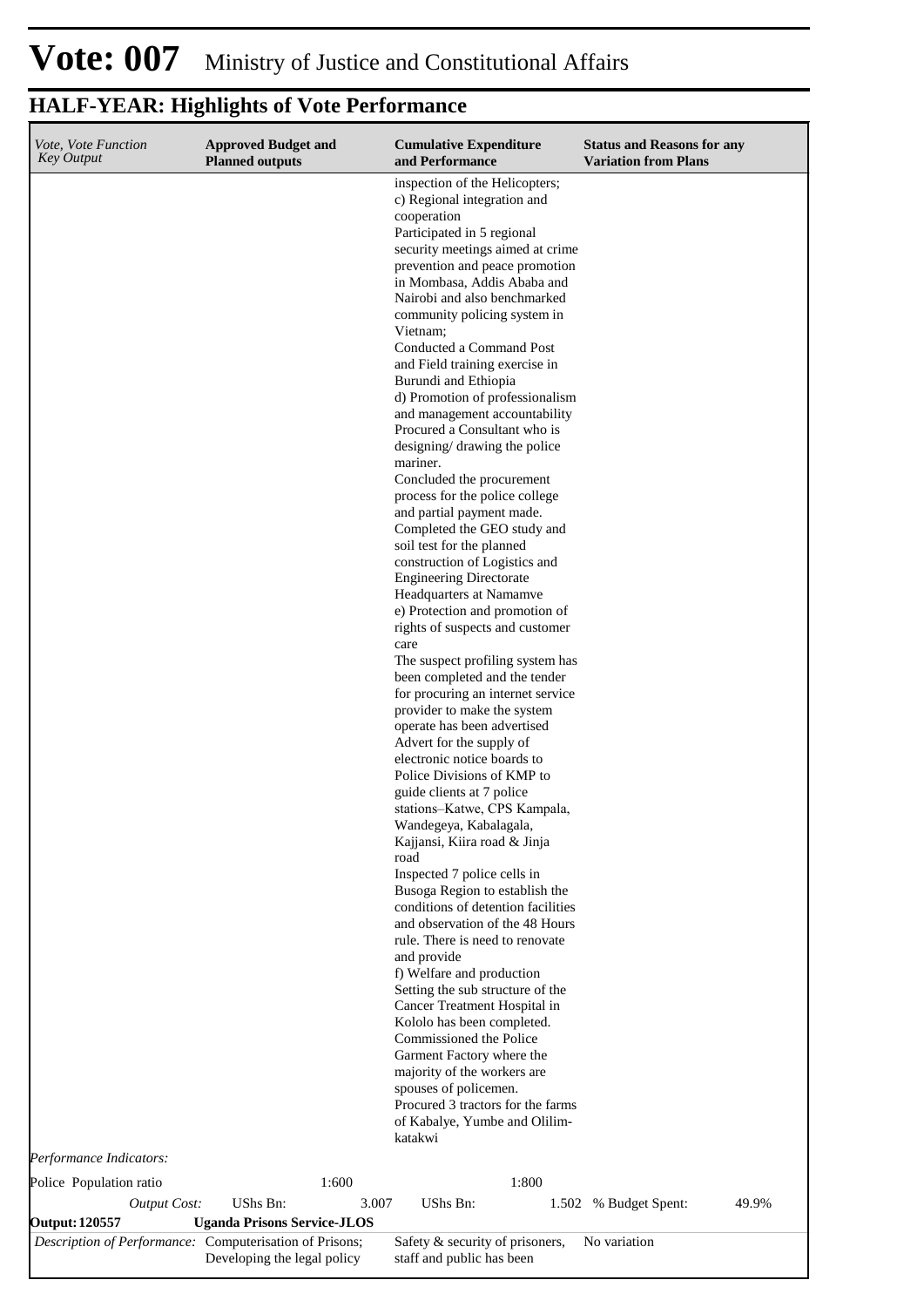| Vote, Vote Function<br><b>Key Output</b>                              | <b>Approved Budget and</b><br><b>Planned outputs</b>                                                                                                                                                                                                                                                                                                                                                                                                                                                                                                                                                                                                                                                                                                                                           | <b>Cumulative Expenditure</b><br>and Performance                                                                                                                                                                                                                                                                                                                                                                                                                                                                                                                                                                                                                                                                                                                                                                                                                                                                                                                                                                                                                                                                                                          | <b>Status and Reasons for any</b><br><b>Variation from Plans</b> |
|-----------------------------------------------------------------------|------------------------------------------------------------------------------------------------------------------------------------------------------------------------------------------------------------------------------------------------------------------------------------------------------------------------------------------------------------------------------------------------------------------------------------------------------------------------------------------------------------------------------------------------------------------------------------------------------------------------------------------------------------------------------------------------------------------------------------------------------------------------------------------------|-----------------------------------------------------------------------------------------------------------------------------------------------------------------------------------------------------------------------------------------------------------------------------------------------------------------------------------------------------------------------------------------------------------------------------------------------------------------------------------------------------------------------------------------------------------------------------------------------------------------------------------------------------------------------------------------------------------------------------------------------------------------------------------------------------------------------------------------------------------------------------------------------------------------------------------------------------------------------------------------------------------------------------------------------------------------------------------------------------------------------------------------------------------|------------------------------------------------------------------|
| Performance Indicators:                                               | framework for corrections;<br><b>Finalization of Prisons Standing</b><br>Orders; Development of life<br>skills modules (Carpentry, metal renovation of prisons namely<br>fabrication, tailoring, hand craft Dokolo, Kapchorwa, Bushenyi,<br>and soap making); Support to<br>inmate formal education,<br>guidance and counseling of<br>inmates; Reintegration of<br>offenders; Renovation of wards<br>at Tororo Prison, water borne<br>toilets in 40 Prisons;<br>Completion of Nebbi & Ndorwa of prisoners escapes.<br>Prisons; vehicles for delivery of Access to justice has improved<br>Prisoners; Support to welfare of by reducing average length of<br>babies staying with mothers in<br>Prison with heifers; Recruitment 10.5 months (capital offenders)<br>and training of 1,000 staff; | enhanced by increasing Prisons<br>accommodation capacity from<br>14,898 to 16,034 arising from<br>Mbarara & Moroto prisons.<br>Construction of reception<br>centers at Isingiro, Amuru, and<br>Kaabong and re-modification of<br>Ndorwa is still ongoing. 1,338<br>staff were recruited and trained.<br>This has resulted into reduction<br>stay on remand from 11.4 to<br>and from 3 to 2 months (for<br>petty offenders); This is<br>attributed to prompt production<br>of prisoners to courts (6 vehicles<br>procured)<br>Human rights: Elimination of<br>"night soil bucket system" in 40<br>prisons is ongoing; the<br>remaining 58 prisons will be<br>completed in the next<br>FY2015/16.<br>Enhanced rehabilitation and<br>reintegration of offenders has<br>resulted into a reduction of<br>recidivism from 26.7% to 26%.<br>Uganda has been rated as the<br>country with the best<br>rehabilitation programmes in<br>Africa (African Journal on crime<br>and criminology).<br>Prisons farms contributed 35%<br>to feeding of inmates; Produced<br>food enough to feed inmates for<br>3months.<br>Maintained a daily average of<br>41,914 inmates |                                                                  |
| Proportion of remands in<br>Prison                                    | 52                                                                                                                                                                                                                                                                                                                                                                                                                                                                                                                                                                                                                                                                                                                                                                                             | $\mathbf{0}$                                                                                                                                                                                                                                                                                                                                                                                                                                                                                                                                                                                                                                                                                                                                                                                                                                                                                                                                                                                                                                                                                                                                              |                                                                  |
| Average length of stay on<br>remand for capital offenders<br>(months) | 14                                                                                                                                                                                                                                                                                                                                                                                                                                                                                                                                                                                                                                                                                                                                                                                             | $\mathbf{0}$                                                                                                                                                                                                                                                                                                                                                                                                                                                                                                                                                                                                                                                                                                                                                                                                                                                                                                                                                                                                                                                                                                                                              |                                                                  |
| <b>Output Cost:</b>                                                   | UShs Bn:<br>3.032                                                                                                                                                                                                                                                                                                                                                                                                                                                                                                                                                                                                                                                                                                                                                                              | UShs Bn:                                                                                                                                                                                                                                                                                                                                                                                                                                                                                                                                                                                                                                                                                                                                                                                                                                                                                                                                                                                                                                                                                                                                                  | 61.3%<br>1.858 % Budget Spent:                                   |
| <b>Output: 120558</b>                                                 | <b>Judicial Service Commission-JLOS</b>                                                                                                                                                                                                                                                                                                                                                                                                                                                                                                                                                                                                                                                                                                                                                        |                                                                                                                                                                                                                                                                                                                                                                                                                                                                                                                                                                                                                                                                                                                                                                                                                                                                                                                                                                                                                                                                                                                                                           |                                                                  |
|                                                                       | <i>Description of Performance:</i> Conduct 24 recruitment sessions 4 Acting Justices of Supreme<br>for Judicial Officers; sensitise<br>on the public complaints<br>system; Court inspections;<br>Purchase a Van and 2 vehicles<br>for investigations and<br>inspections; 24 Disciplinary<br>committee meetings; Civic<br>education through bulk SMSs<br>(10 million); radio talk shows<br>on law and administration of<br>justice; prison inmates<br>workshops; Performance<br>management workshops for                                                                                                                                                                                                                                                                                        | Court appointed; 4 Judges of the<br>High Court, Chief Judge of the<br>Industrial Court and 1 Judge of<br>Industrial Court were<br>recommended to the Appointing<br>Authority for appointment; 1<br>Chief Registrar and 2 Registrars<br>for the Court of Judicature<br>appointed; 10 Deputy Registrars<br>appointed. 11 Chief Magistrates,<br>6 Senior Principal Magistrate<br>Grade One and 1Principal<br>Magistrate appointed.                                                                                                                                                                                                                                                                                                                                                                                                                                                                                                                                                                                                                                                                                                                           | No Variation                                                     |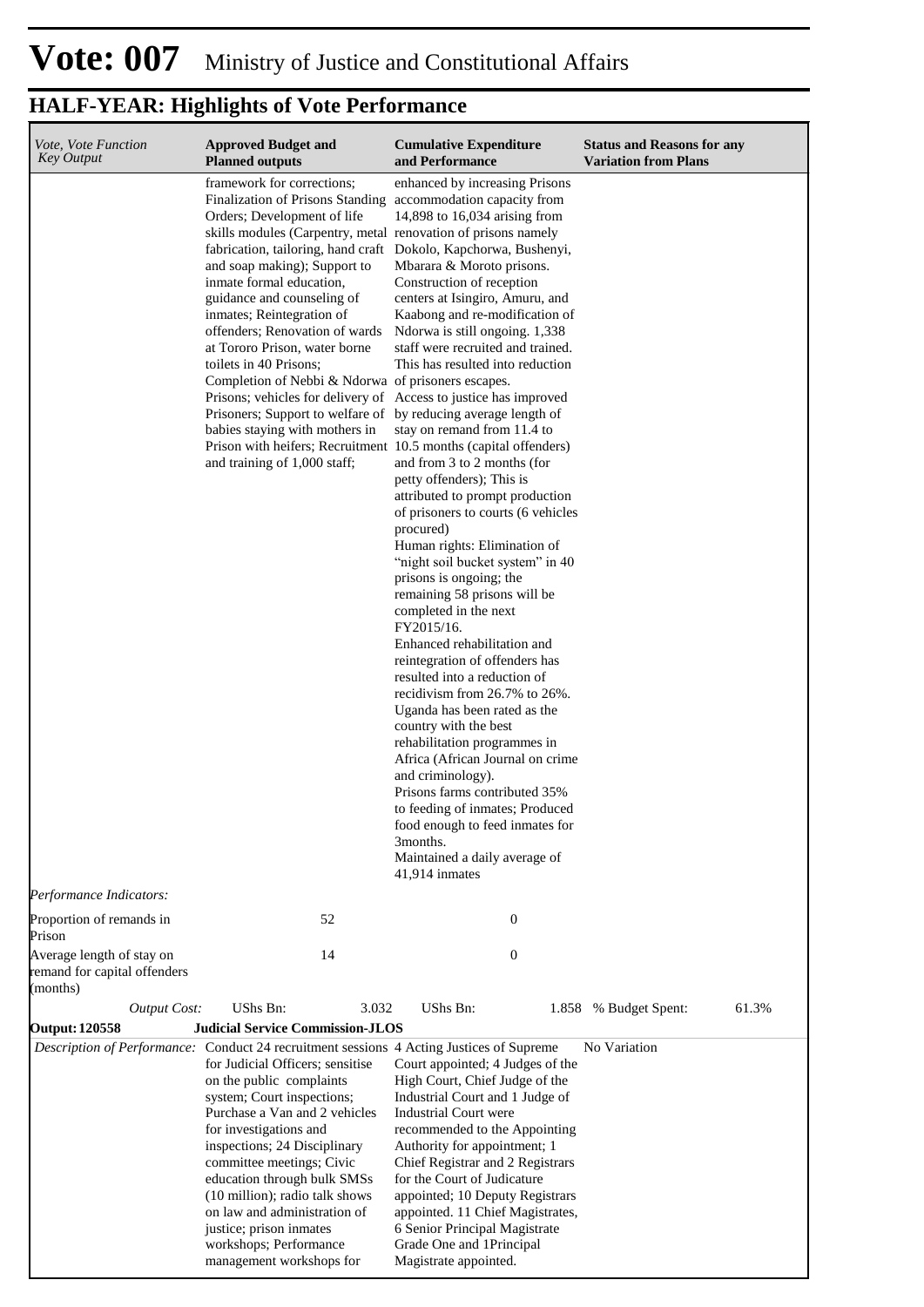#### **Cumulative Expenditure and Performance Approved Budget and Planned outputs Status and Reasons for any Variation from Plans** *Vote, Vote Function Key Output* Judicial officers Monitoring and Evaluation exercises carried out in 6 Districts; 17 Radio talk shows were held in 15 Districts. Performance Management workshops held in Masaka and Mbale on Law and Administration of Justice. Education and Public Affairs: 384 Citizens handbooks printed in Swahili, 1000 Citizens handbooks printed in English and delivered. 4000 Brochures and 1400 charts printed and delivered. Translation of Citizens handbooks into Lugbara is underway. Planning, Research and Inspection: 11 Disciplinary Committee meetings held. 11 files were closed, 4 Investigative teams were constituted to investigate complaints, 2 investigative trips carried out. *Output Cost:* UShs Bn: 0.483 UShs Bn: 0.361 % Budget Spent: 74.7% **Output: 120559 Directorate Of Public Prosecutions** *Description of Performance:* Develop national Criminal Prosecution Policy; Strengthen complaints management ; extension works in 3 regional offices; Retool & furnish 3 regional offices; Procure 100 computers; Open 5 new DPP offices; Install solar equipment in 8 stations; renovation of 3 DPP buildings (provision of ramps); Prosecution of cases in all courts; Prosecution-led investigation of Land cases, human trafficking; Train DPP staff; Translate client charter into major local languages; 60% of the registered complaints against staff performance and conduct addressed, 71% of the public complaints against criminal justice processes resolved and 78% of the DPP offices met the minimum performance standards (quality of legal opinion); Initiated the procurement process for the retooling of 45 offices with computers, 5 pick ups for upcountry offices to facilitate court attendance and 1 station wagon for the Director; Construction of Kapchorwa office is on course; Recorded 47,777 cases, out of which 30,058 case files were sanctioned within 2 days in average, case files for decisions to prosecute or not were perused in an average duration of 35 days, and 27 prosecution led investigations were concluded in average of 120 days. Relatedly, the Directorate registered 87 cross border cases, out of which 94% were prosecuted with a conviction rate of 60%. In the period under review, the conviction rate stands at 63%; Under Plea bargaining arrangement where suspects are No variation

allowed to plead guilty in order to receive lesser charge or sentence, the Directorate held 4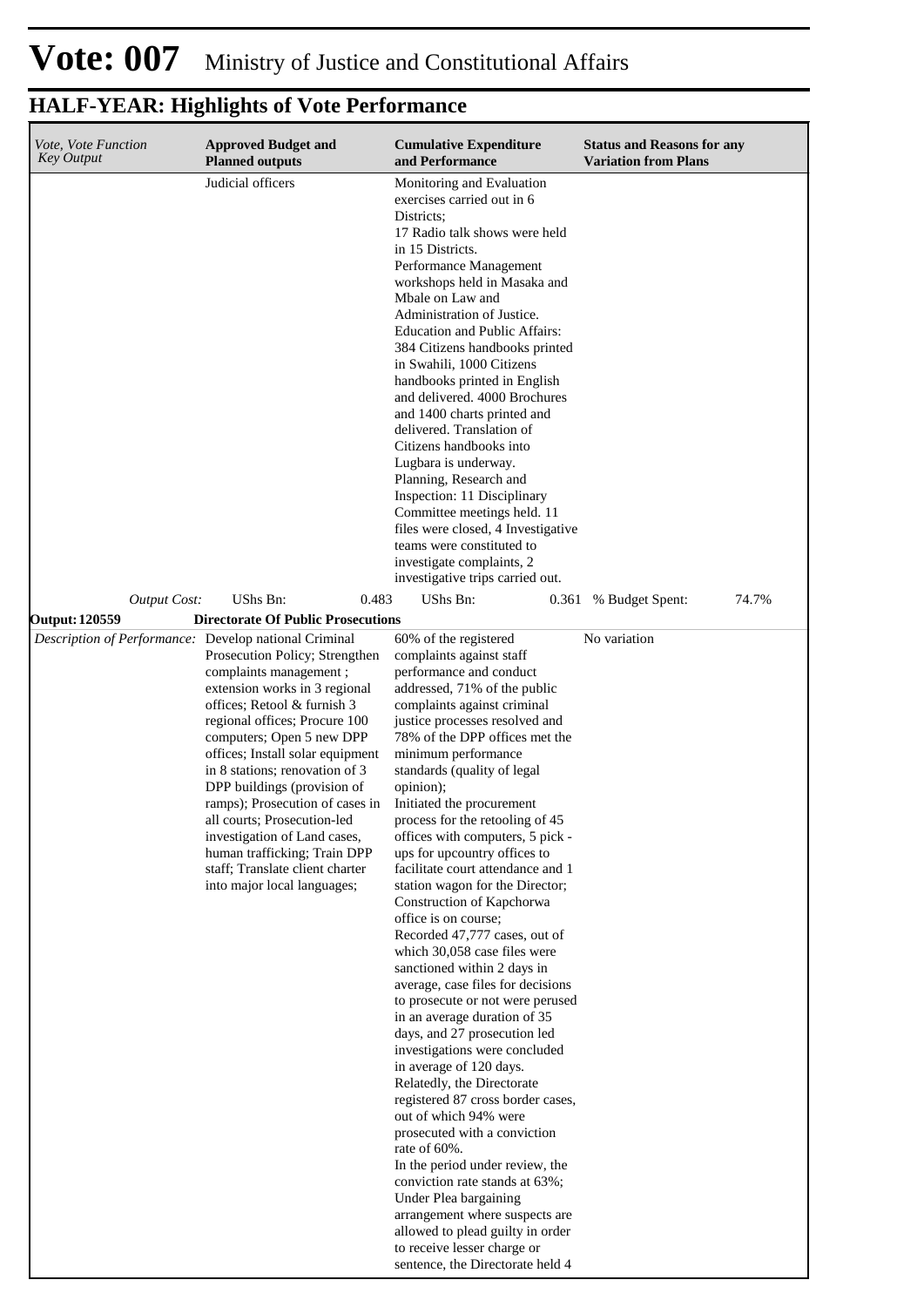| Vote, Vote Function<br><b>Key Output</b>                           | <b>Approved Budget and</b><br><b>Planned outputs</b>                                                                                                                                                                                                                                                                                                                                                                                                                                                                                                                                                                                                                                                                          | <b>Cumulative Expenditure</b><br>and Performance                                                                                                                                                                                                                                                                                                                                                                                                                                                                                                                                                                                                                                                                                                                                                                                                                                                                                                                                                                                                                                                                                                                                                                                                                                                                                                                                                                                                                                                                                                                                                  | <b>Status and Reasons for any</b><br><b>Variation from Plans</b> |
|--------------------------------------------------------------------|-------------------------------------------------------------------------------------------------------------------------------------------------------------------------------------------------------------------------------------------------------------------------------------------------------------------------------------------------------------------------------------------------------------------------------------------------------------------------------------------------------------------------------------------------------------------------------------------------------------------------------------------------------------------------------------------------------------------------------|---------------------------------------------------------------------------------------------------------------------------------------------------------------------------------------------------------------------------------------------------------------------------------------------------------------------------------------------------------------------------------------------------------------------------------------------------------------------------------------------------------------------------------------------------------------------------------------------------------------------------------------------------------------------------------------------------------------------------------------------------------------------------------------------------------------------------------------------------------------------------------------------------------------------------------------------------------------------------------------------------------------------------------------------------------------------------------------------------------------------------------------------------------------------------------------------------------------------------------------------------------------------------------------------------------------------------------------------------------------------------------------------------------------------------------------------------------------------------------------------------------------------------------------------------------------------------------------------------|------------------------------------------------------------------|
|                                                                    |                                                                                                                                                                                                                                                                                                                                                                                                                                                                                                                                                                                                                                                                                                                               | sessions involving 60 cases.<br>Held interactive talk shows and<br>continued with the process of<br>disseminating the DPP Client<br>Charter                                                                                                                                                                                                                                                                                                                                                                                                                                                                                                                                                                                                                                                                                                                                                                                                                                                                                                                                                                                                                                                                                                                                                                                                                                                                                                                                                                                                                                                       |                                                                  |
| Performance Indicators:                                            |                                                                                                                                                                                                                                                                                                                                                                                                                                                                                                                                                                                                                                                                                                                               |                                                                                                                                                                                                                                                                                                                                                                                                                                                                                                                                                                                                                                                                                                                                                                                                                                                                                                                                                                                                                                                                                                                                                                                                                                                                                                                                                                                                                                                                                                                                                                                                   |                                                                  |
| No. of cases prosecuted<br>(Directorate of Public<br>Prosecutions) | 150,000                                                                                                                                                                                                                                                                                                                                                                                                                                                                                                                                                                                                                                                                                                                       | 4000                                                                                                                                                                                                                                                                                                                                                                                                                                                                                                                                                                                                                                                                                                                                                                                                                                                                                                                                                                                                                                                                                                                                                                                                                                                                                                                                                                                                                                                                                                                                                                                              |                                                                  |
| <b>Output Cost:</b><br>Output: 120560                              | UShs Bn:<br>1.234<br><b>Other JLOS Funded Services</b>                                                                                                                                                                                                                                                                                                                                                                                                                                                                                                                                                                                                                                                                        | <b>UShs Bn:</b>                                                                                                                                                                                                                                                                                                                                                                                                                                                                                                                                                                                                                                                                                                                                                                                                                                                                                                                                                                                                                                                                                                                                                                                                                                                                                                                                                                                                                                                                                                                                                                                   | 65.5%<br>0.808 % Budget Spent:                                   |
|                                                                    | Description of Performance: Review of Business Registration<br>Fees Rules; Intellectual Property Reviewed and drafted guidelines<br>Policy; Amendment of<br>Copyright and Neighboring<br>Rights Act, 2006; Extension of<br>the Mobile Vital Records<br>System; Automation for<br>Production of Long Birth<br>Certificates; Drafting<br>Regulations for the Partnership<br>Act.; Conduct 12 Business<br>Registration Clinics; Equip<br>newly opened border posts,<br>regional and other immigration<br>offices; Construct Sebagolo<br>model border post(with staff<br>quarters); Publicize the UPR<br>and NAP Consultations;<br>Conduct Community human<br>rights sensitization meetings/<br>baraza in all 10 regional offices | for: citizenship by registration,<br>citizenship by naturalization,<br>work permit management,<br>certificate of residence, re-entry<br>pass and security bond.<br>Prepared the final draft of the<br>National Immigration Policy;<br>pending costing of the policy.<br>Provided legal advice on 56<br>cases of citizenship and 30<br>passport applications.<br>Received 43,851 passport<br>applications; out of which<br>41,771 passports issued. Lead<br>time for passport issuance<br>remains 10 working days from<br>14 working days in FY 2012/13.<br>Supporting Uganda Investment<br>Authority in establishing an<br>online work permit and visa<br>application as part of the one-<br>stop investment center.<br>Automation of such vital<br>services will greatly expedite the<br>processes of setting up<br>businesses.<br>Received 5,662 work permit<br>applications; of which 4,840<br>were issued.<br>Issued 41 refugees with<br>conventional travel documents.<br>Issued 4,901 students passes of<br>which 3,003 gratis students<br>passes.<br>2,322 dependants of work<br>permit holders granted<br>dependant passes.<br>1,620 special passes issued to<br>foreign employees on short<br>contracts and those formalizing<br>their investments.<br>With support from the<br>International Organization for<br>Migration (I.O.M):<br>Procured 4 double Cabin Patrol<br>Pick Up Trucks and 1 Maritime<br>Vessel (Boat) all fitted with<br>mobile MIDAS (Migration<br><b>Information Data Analysis</b><br>System) for border patrol and<br>surveillance to ensure national<br>security. | No Variation                                                     |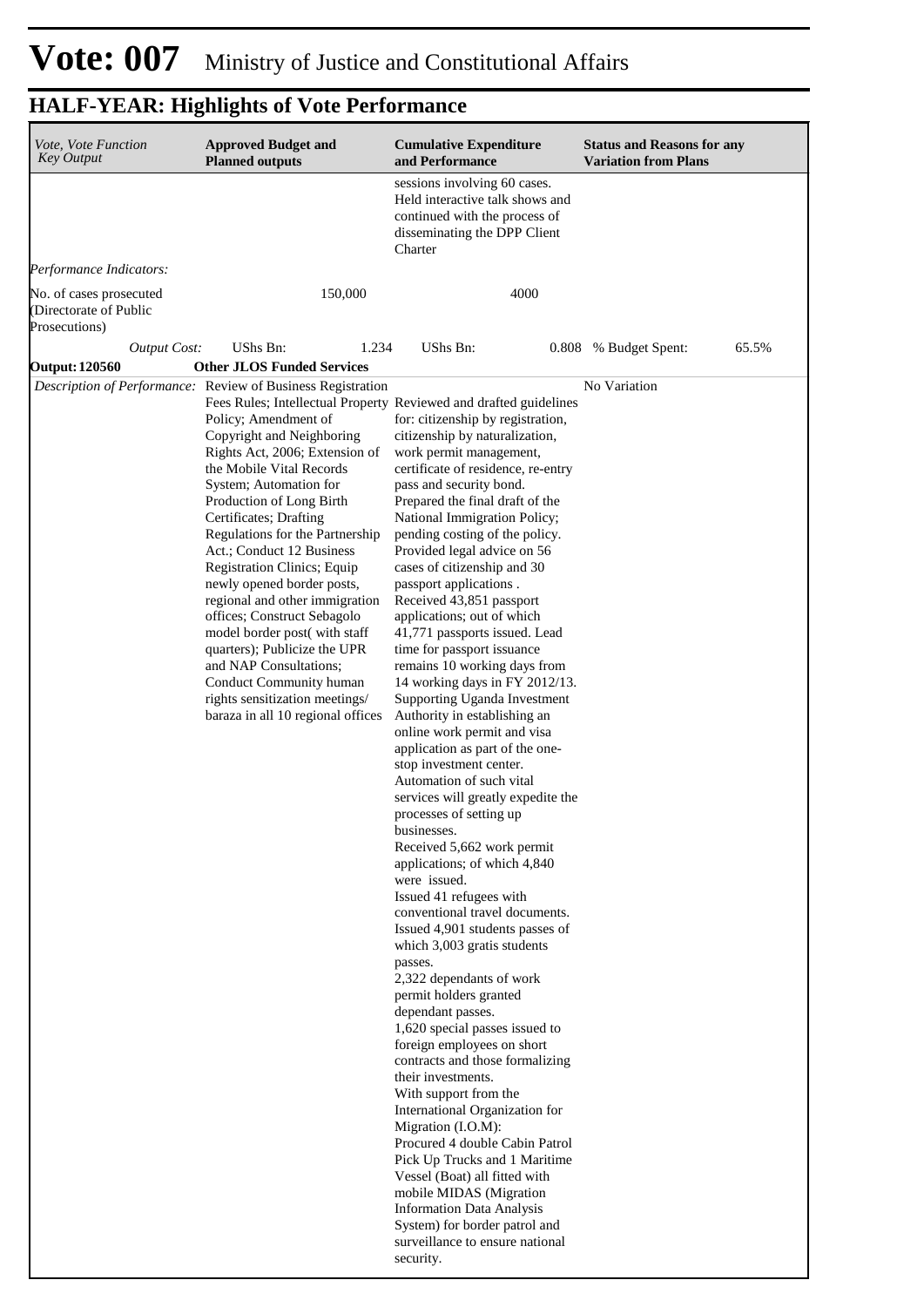| Vote, Vote Function<br><b>Key Output</b>                                                                                                                                                              | <b>Approved Budget and</b><br><b>Cumulative Expenditure</b><br>and Performance<br><b>Planned outputs</b> |       |                               |       | <b>Status and Reasons for any</b><br><b>Variation from Plans</b>                                                         |       |  |  |
|-------------------------------------------------------------------------------------------------------------------------------------------------------------------------------------------------------|----------------------------------------------------------------------------------------------------------|-------|-------------------------------|-------|--------------------------------------------------------------------------------------------------------------------------|-------|--|--|
| Installed MIDAS software in 4<br>Immigration border posts of<br>Cyanika, Goli, Afogi, and<br>Bunagana.<br>Trained 20 Immigration Officers<br>in the operation and<br>management of MIDAS<br>Software. |                                                                                                          |       |                               |       |                                                                                                                          |       |  |  |
| <b>Output Cost:</b>                                                                                                                                                                                   | UShs Bn:                                                                                                 | 1.945 | UShs Bn:                      | 1.252 | % Budget Spent:                                                                                                          | 64.4% |  |  |
| <b>Vote Function Cost</b>                                                                                                                                                                             | <b>UShs Bn:</b>                                                                                          |       | 23.851 UShs Bn:               |       | 11.065 % Budget Spent:                                                                                                   | 46.4% |  |  |
| Vote Function: 1206 Court Awards (Statutory)                                                                                                                                                          |                                                                                                          |       |                               |       |                                                                                                                          |       |  |  |
| <b>Output: 120601</b>                                                                                                                                                                                 | <b>Court Awards &amp; Compesations Paid</b>                                                              |       |                               |       |                                                                                                                          |       |  |  |
| Description of Performance: Effect payment of court award<br>Performance Indicators:                                                                                                                  | claimants                                                                                                |       | various Court award claimants |       | A total of UGX 3.12 was paid to Inadequate provision of funds<br>for Clearing Court awards in the<br><b>MTEF Ceiling</b> |       |  |  |
| Proportion of verified and<br>approved compensation<br>claims arrears paid                                                                                                                            | 0.1                                                                                                      |       |                               | 0.3   |                                                                                                                          |       |  |  |
| Proportion of current court<br>awards cleared                                                                                                                                                         | 2                                                                                                        |       |                               | 0.15  |                                                                                                                          |       |  |  |
| Proportion of court awards<br>arrears paid                                                                                                                                                            | 1                                                                                                        |       |                               | 0.2   |                                                                                                                          |       |  |  |
| <b>Output Cost:</b>                                                                                                                                                                                   | UShs Bn:                                                                                                 | 4.347 | <b>UShs Bn:</b>               | 3.733 | % Budget Spent:                                                                                                          | 85.9% |  |  |
| <b>Vote Function Cost</b>                                                                                                                                                                             | <b>UShs Bn:</b>                                                                                          |       | 4.347 UShs Bn:                |       | 3.733 % Budget Spent:                                                                                                    | 85.9% |  |  |
| Vote Function: 1249 Policy, Planning and Support Services                                                                                                                                             |                                                                                                          |       |                               |       |                                                                                                                          |       |  |  |
| <b>Vote Function Cost</b>                                                                                                                                                                             | <b>UShs Bn:</b>                                                                                          |       | $7.624$ UShs Bn:              |       | 4.526 % Budget Spent:                                                                                                    | 59.4% |  |  |
| <b>Cost of Vote Services:</b>                                                                                                                                                                         | UShs Bn:                                                                                                 |       | 39.984 UShs Bn:               |       | 20.979 % Budget Spent:                                                                                                   | 52.5% |  |  |

*\* Excluding Taxes and Arrears*

.

#### **Table V2.2: Implementing Actions to Improve Vote Performance**

| <b>Planned Actions:</b>                                                                                                                                                             | <b>Actual Actions:</b>                                                                                                                                                                              | <b>Reasons for Variation</b>                         |
|-------------------------------------------------------------------------------------------------------------------------------------------------------------------------------------|-----------------------------------------------------------------------------------------------------------------------------------------------------------------------------------------------------|------------------------------------------------------|
| Vote: 007 Ministry of Justice and Constitutional Affairs                                                                                                                            |                                                                                                                                                                                                     |                                                      |
| Vote Function: 12 03 Administration of Estates/Property of the Deceased                                                                                                             |                                                                                                                                                                                                     |                                                      |
|                                                                                                                                                                                     | Not Undertaken                                                                                                                                                                                      | Awaiting response from Ministry of Public<br>Service |
| Vote Function: 12 05 Support to the Justice Law and Order Sector                                                                                                                    |                                                                                                                                                                                                     |                                                      |
| Expedite the Judiciary Administration Bill<br>and the DPP Enabling Bill. Recruit more<br>Judicial Officers and State Attorneys,<br>Strengthen Institutional Information<br>Systems. | the Judiciary Administration Bill is still in<br>Draft form while Recruitment of more<br>judicial officers ongoing.                                                                                 | on going.                                            |
| construction of Justice centres.                                                                                                                                                    | Construction of various justice centres like No variation<br>lamwo, kayunga and kyenjojo was<br>completed. While contruction of justice<br>Centres in Wakiso ibanda mityana,<br>isingiro is ongoing |                                                      |
| Vote Function: 12 06 Court Awards (Statutory)                                                                                                                                       |                                                                                                                                                                                                     |                                                      |
| senstisation of Government officals on the<br><b>Breach of contracts</b>                                                                                                            | Sensitisation workshop for western region No variation.<br>was conducted.                                                                                                                           |                                                      |
| Sensitisation workshop for Government<br>officials on breach of contracts and<br>violation of Human Rights                                                                          | Sensitisation workshop for western region No variation<br>was conducted.                                                                                                                            |                                                      |
| Vote: 007 Ministry of Justice and Constitutional Affairs                                                                                                                            |                                                                                                                                                                                                     |                                                      |
| Vote Function: 12 01 Legislation and Legal services                                                                                                                                 |                                                                                                                                                                                                     |                                                      |
| provision of adequate facilitation and<br>transport for SA.                                                                                                                         | Transport and other facilitaion for stste<br>attorneys to attend court was provided.                                                                                                                | No variations.                                       |
| Finish and equip Mbale and Moroto                                                                                                                                                   | The mninstry Continue offering its                                                                                                                                                                  | No variations                                        |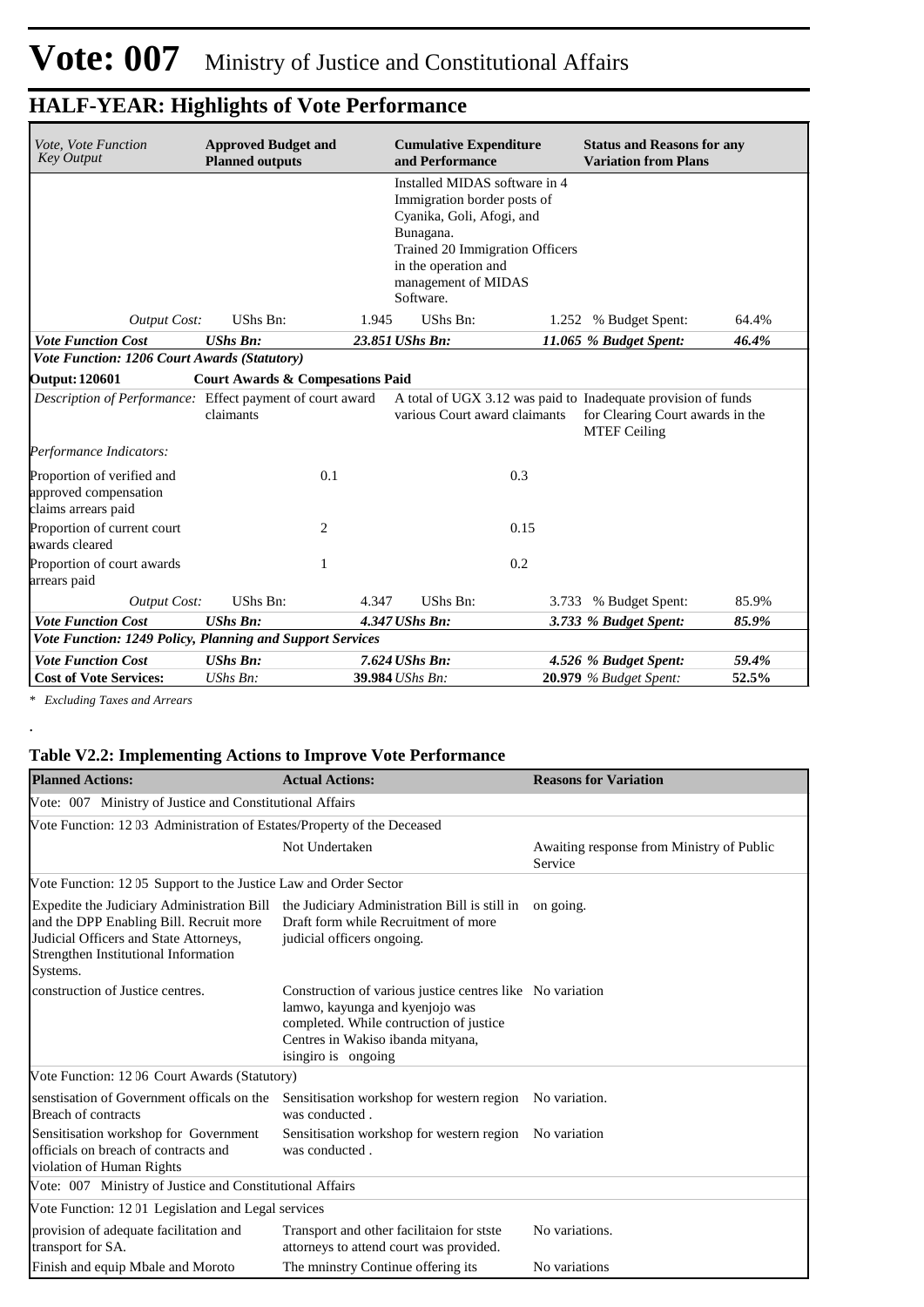| <b>Planned Actions:</b>                                                                                        | <b>Actual Actions:</b>                                                                                                                                                                                                                                                                                                                                                                                                                                                                                                                                                                                                                                                                                                                                                                                                                                                                         | <b>Reasons for Variation</b>          |
|----------------------------------------------------------------------------------------------------------------|------------------------------------------------------------------------------------------------------------------------------------------------------------------------------------------------------------------------------------------------------------------------------------------------------------------------------------------------------------------------------------------------------------------------------------------------------------------------------------------------------------------------------------------------------------------------------------------------------------------------------------------------------------------------------------------------------------------------------------------------------------------------------------------------------------------------------------------------------------------------------------------------|---------------------------------------|
| regional offices                                                                                               | services Country wide. Regional offices<br>were duly facilitated with Stationery, fuel<br>etc and allowences for state attorneys to<br>attend court                                                                                                                                                                                                                                                                                                                                                                                                                                                                                                                                                                                                                                                                                                                                            |                                       |
| Engage Mops to Conclude The<br>restructuring of MoJCA                                                          | Restructuring for MOJCA is still on going                                                                                                                                                                                                                                                                                                                                                                                                                                                                                                                                                                                                                                                                                                                                                                                                                                                      | awaiting Ministry of public service.  |
| Vote Function: 12 03 Administration of Estates/Property of the Deceased                                        |                                                                                                                                                                                                                                                                                                                                                                                                                                                                                                                                                                                                                                                                                                                                                                                                                                                                                                |                                       |
| Continue the automation of all services of<br>Administrator General.                                           | Computersisation of Administrator<br>Gnerals Department is On going.                                                                                                                                                                                                                                                                                                                                                                                                                                                                                                                                                                                                                                                                                                                                                                                                                           | No Variation                          |
| pay suppliers on time                                                                                          | All suppliers were effectvily paid on time                                                                                                                                                                                                                                                                                                                                                                                                                                                                                                                                                                                                                                                                                                                                                                                                                                                     | No variation                          |
| Vote Function: 12 04 Regulation of the Legal Profession                                                        |                                                                                                                                                                                                                                                                                                                                                                                                                                                                                                                                                                                                                                                                                                                                                                                                                                                                                                |                                       |
| on going                                                                                                       | The number of complaints continues to<br>increase yet the sittings are still held once<br>a week.                                                                                                                                                                                                                                                                                                                                                                                                                                                                                                                                                                                                                                                                                                                                                                                              | Awaiting restructuring                |
| Vote Function: 12 49 Policy, Planning and Support Services                                                     |                                                                                                                                                                                                                                                                                                                                                                                                                                                                                                                                                                                                                                                                                                                                                                                                                                                                                                |                                       |
| Adquate facilitation of Ministry<br>Directorates to enable effective and<br>efficient public service delivery. | The ministry was adeqautely facilitated                                                                                                                                                                                                                                                                                                                                                                                                                                                                                                                                                                                                                                                                                                                                                                                                                                                        | N variation                           |
| Recruitments to be undertaken                                                                                  | Various posts were filled during the first<br>quarter and they include; One (1) Principal<br>Procurement Officer, One (1)<br>Stenographer Secretary and One (1)<br><b>Accounts Assistant.</b><br>Various staff where trained in various<br>fields i.e Two (2) State Attorneys are<br>undertaking long term training (Masters)<br>in Oil and Gas Law. One (1) Senior<br>Personal Secretary was trained in<br>Advanced Secretarial Practice Part II and<br>One Personal Secretary was trained in<br>Advanced Secretarial Practice.<br>One (1) Economist was promoted to<br>Senior Economist.<br>Under Secretary, Finance and<br>Administration retired w.e.f 21st August,<br>2014. 1 Senior Office Supervisor Retired<br>w.e.f 24th July, 2014 and One (1) Steno<br>Secretary retired w.e.f 5th October, 2014<br>One (1) Principal Procurement Officer<br>was transferred to Ministry of Health. | No variation                          |
| construction of Fortportal Regional office                                                                     | The Process was started                                                                                                                                                                                                                                                                                                                                                                                                                                                                                                                                                                                                                                                                                                                                                                                                                                                                        | Ongoing activity.                     |
| Vote: 007 Ministry of Justice and Constitutional Affairs                                                       |                                                                                                                                                                                                                                                                                                                                                                                                                                                                                                                                                                                                                                                                                                                                                                                                                                                                                                |                                       |
| Vote Function: 12 04 Regulation of the Legal Profession                                                        |                                                                                                                                                                                                                                                                                                                                                                                                                                                                                                                                                                                                                                                                                                                                                                                                                                                                                                |                                       |
| Law council Diciplinary Committee to<br>conduct specall sessions to clear 115<br>backlog cases.                | On going activity                                                                                                                                                                                                                                                                                                                                                                                                                                                                                                                                                                                                                                                                                                                                                                                                                                                                              | Delayed by Ministry of Public Service |
| Vote Function: 12 05 Support to the Justice Law and Order Sector                                               |                                                                                                                                                                                                                                                                                                                                                                                                                                                                                                                                                                                                                                                                                                                                                                                                                                                                                                |                                       |
| senstising Government officails on the<br>breach of contracts.                                                 | sensitisation workshop was conducted.                                                                                                                                                                                                                                                                                                                                                                                                                                                                                                                                                                                                                                                                                                                                                                                                                                                          | No variation.                         |

### *V3: Details of Releases and Expenditure*

*This section provides a comprehensive summary of the outputs delivered by the Vote and further details of Vote expenditures by Vote Function and Expenditure Item.*

#### **Table V3.1: GoU Releases and Expenditure by Output\***

| <b>Billion Uganda Shillings</b>                                 | Approved      | <b>Released</b> | <b>Spent</b> | $%$ GoU       | $%$ GoU       | $%$ GoU      |  |
|-----------------------------------------------------------------|---------------|-----------------|--------------|---------------|---------------|--------------|--|
|                                                                 | <b>Budget</b> |                 |              | <b>Budget</b> | <b>Budget</b> | Releases     |  |
|                                                                 |               |                 |              | Released      | <i>Spent</i>  | <i>Spent</i> |  |
| VF:1201 Legislation and Legal services                          | 2.93          | 1.47            | 1.22         | 50.1%         | 41.4%         | 82.6%        |  |
| Class: Outputs Provided                                         | 2.93          | 1.47            | 1.22         | 50.1%         | 41.4%         | 82.6%        |  |
| 120101 Bills, Acts, Statutory Instruments, Ordinances, Bye Laws | 0.81          | 0.41            | 0.31         | 50.6%         | 38.1%         | 75.4%        |  |
| 120102 Contracts, Legal Advice/opinion                          | 0.94          | 0.47            | 0.42         | 49.9%         | 44.8%         | 89.9%        |  |
| 120103 Civil Suits defended in Court                            | 1.19          | 0.59            | 0.49         | 50.0%         | $41.0\%$      | 81.9%        |  |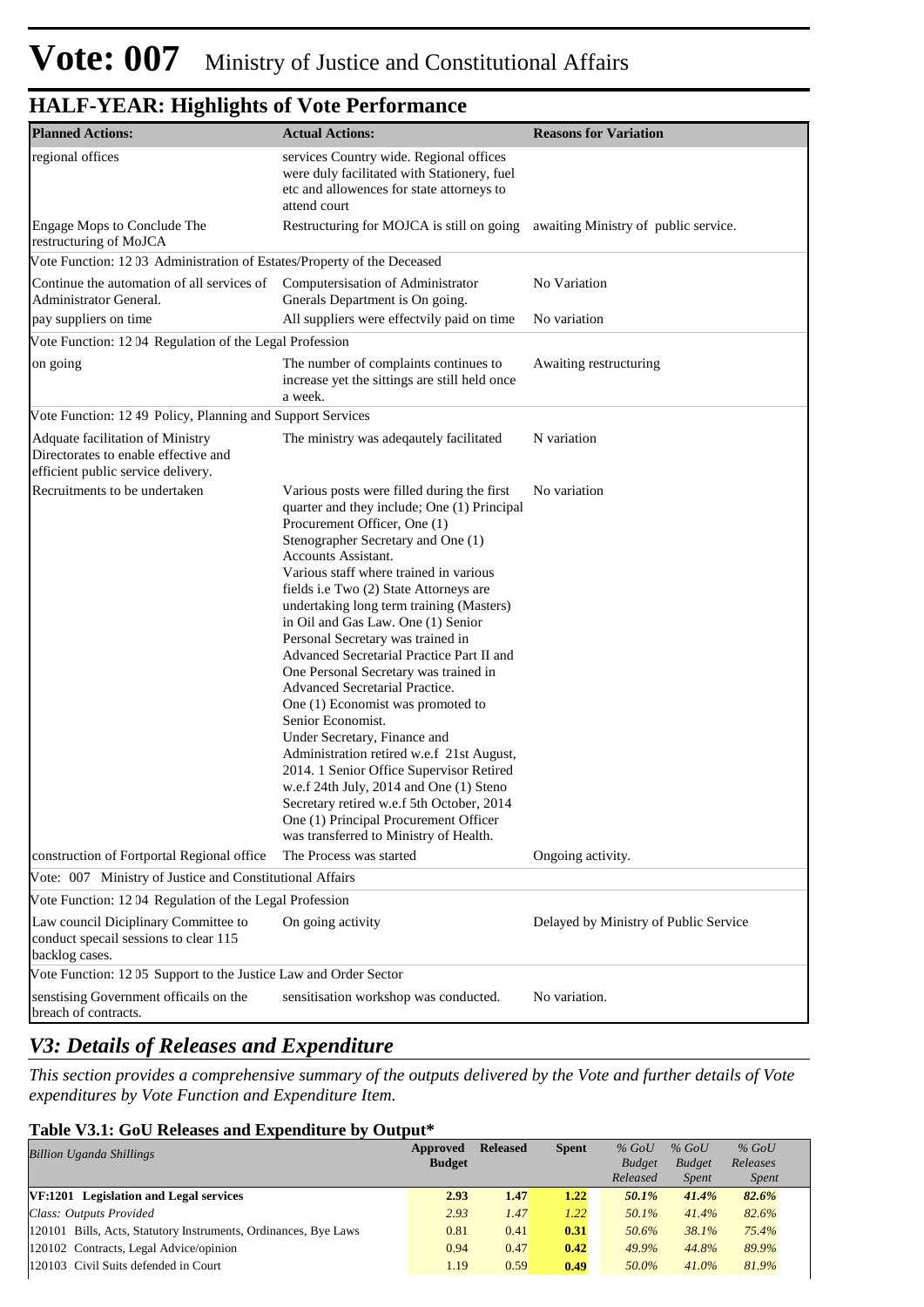| VF:1203 Administration of Estates/Property of the Deceased        | 0.76  | 0.38  | 0.26  | 49.6%   | 34.3%   | 69.1%   |  |
|-------------------------------------------------------------------|-------|-------|-------|---------|---------|---------|--|
| Class: Outputs Provided                                           | 0.76  | 0.38  | 0.26  | 49.6%   | 34.3%   | 69.1%   |  |
| 120301 Estates Registration and Inspection                        | 0.19  | 0.10  | 0.09  | 49.9%   | 47.3%   | 94.9%   |  |
| 120302 Letters of Administration and Land Tranfers                | 0.19  | 0.10  | 0.07  | 50.2%   | 34.2%   | 68.1%   |  |
| 120303 Estates administration                                     | 0.19  | 0.09  | 0.06  | 49.5%   | 32.0%   | 64.6%   |  |
| 120304 Family arbitrations and mediations                         | 0.19  | 0.09  | 0.05  | 48.8%   | 23.6%   | 48.4%   |  |
| VF:1204 Regulation of the Legal Profession                        | 0.47  | 0.23  | 0.18  | 49.4%   | 38.1%   | 77.2%   |  |
| Class: Outputs Provided                                           | 0.47  | 0.23  | 0.18  | 49.4%   | 38.1%   | 77.2%   |  |
| 120401 Conclusion of disciplinary cases                           | 0.23  | 0.12  | 0.11  | 49.7%   | 45.2%   | 90.9%   |  |
| 120402 Inspection and Supervision                                 | 0.23  | 0.11  | 0.07  | 49.1%   | 31.1%   | 63.4%   |  |
| VF:1205 Support to the Justice Law and Order Sector               | 23.60 | 13.38 | 11.07 | 56.7%   | 46.9%   | 82.7%   |  |
| Class: Outputs Provided                                           | 7.79  | 3.51  | 1.91  | 45.1%   | 24.5%   | 54.3%   |  |
| 120501 Ministry of Justice and Constitutional Affairs-JLOS        | 1.54  | 0.64  | 0.44  | 41.3%   | 28.8%   | 69.6%   |  |
| 120506 Program Management                                         | 6.25  | 2.88  | 1.47  | 46.1%   | 23.5%   | 50.9%   |  |
| Class: Outputs Funded                                             | 14.38 | 9.16  | 9.16  | 63.7%   | 63.7%   | 100.0%  |  |
| 120552 Ministry Of Internal Affairs-JLOS                          | 1.36  | 1.10  | 1.10  | 81.1%   | 81.1%   | 100.0%  |  |
| 120553 Uganda Law Reform Commission - JLOS                        | 0.47  | 0.35  | 0.35  | 73.5%   | 73.5%   | 100.0%  |  |
| 120554 Law Development Center-JLOS                                | 0.39  | 0.35  | 0.35  | 90.8%   | 90.8%   | 100.0%  |  |
| 120555 Judiciary - JLOS                                           | 2.71  | 1.58  | 1.58  | 58.2%   | 58.2%   | 100.0%  |  |
| 120556 Uganda Police Force-JLOS                                   | 3.01  | 1.50  | 1.50  | 49.9%   | 49.9%   | 100.0%  |  |
| 120557 Uganda Prisons Service-JLOS                                | 3.03  | 1.86  | 1.86  | 61.3%   | 61.3%   | 100.0%  |  |
| 120558 Judicial Service Commission-JLOS                           | 0.48  | 0.36  | 0.36  | 74.7%   | 74.7%   | 100.0%  |  |
| 120559 Directorate Of Public Prosecutions                         | 1.23  | 0.81  | 0.81  | 65.5%   | 65.5%   | 100.0%  |  |
| 120560 Other JLOS Funded Services                                 | 1.69  | 1.25  | 1.25  | 73.9%   | 73.9%   | 100.0%  |  |
| Class: Capital Purchases                                          | 1.44  | 0.71  | 0.00  | 49.2%   | $0.0\%$ | $0.0\%$ |  |
| 120572 Government Buildings and Administrative Infrastructure     | 0.93  | 0.60  | 0.00  | 64.5%   | $0.0\%$ | $0.0\%$ |  |
| 120575 Purchase of Motor Vehicles and Other Transport Equipment   | 0.51  | 0.11  | 0.00  | 21.1%   | $0.0\%$ | $0.0\%$ |  |
| VF:1206 Court Awards (Statutory)                                  | 4.35  | 4.35  | 3.73  | 100.0%  | 85.9%   | 85.9%   |  |
| Class: Outputs Provided                                           | 4.35  | 4.35  | 3.73  | 100.0%  | 85.9%   | 85.9%   |  |
| 120601 Court Awards & Compesations Paid                           | 4.35  | 4.35  | 3.73  | 100.0%  | 85.9%   | 85.9%   |  |
| VF:1249 Policy, Planning and Support Services                     | 7.62  | 9.59  | 4.53  | 125.7%  | 59.4%   | 47.2%   |  |
| Class: Outputs Provided                                           | 7.32  | 9.44  | 4.41  | 128.9%  | 60.2%   | 46.7%   |  |
| 124901 Policy, consultation, planning and monitoring services     | 0.22  | 0.11  | 0.09  | 50.3%   | 37.9%   | 75.4%   |  |
| 124902 Ministry Support Services (Finance and Administration)     | 0.16  | 0.08  | 0.06  | 49.5%   | 36.4%   | 73.6%   |  |
| 124903 Ministerial and Top Management Services                    | 6.94  | 9.25  | 4.27  | 133.3%  | 61.5%   | 46.1%   |  |
| Class: Outputs Funded                                             | 0.29  | 0.14  | 0.12  | 49.8%   | 40.8%   | 81.9%   |  |
| 124951 Contributions to International Organisations               | 0.03  | 0.02  | 0.00  | 49.8%   | $0.0\%$ | 0.0%    |  |
| 124952 Other Grants                                               | 0.20  | 0.10  | 0.10  | 49.8%   | 49.4%   | 99.2%   |  |
| 124953 Contributions to Autonomous Institutions (CADER)           | 0.03  | 0.01  | 0.01  | 49.8%   | 16.7%   | 33.5%   |  |
| 124954 Contributions to Autonomous Institutions (Wage Subvention) | 0.03  | 0.01  | 0.01  | 49.8%   | 49.7%   | 99.8%   |  |
| Class: Capital Purchases                                          | 0.01  | 0.00  | 0.00  | $0.0\%$ | $0.0\%$ | N/A     |  |
| 124972 Government Buildings and Administrative Infrastructure     | 0.00  | 0.00  | 0.00  | $0.0\%$ | $0.0\%$ | N/A     |  |
| 124975 Purchase of Motor Vehicles and Other Transport Equipment   | 0.01  | 0.00  | 0.00  | $0.0\%$ | $0.0\%$ | N/A     |  |
| <b>Total For Vote</b>                                             | 39.73 | 29.39 | 20.98 | 74.0%   | 52.8%   | 71.4%   |  |

*\* Excluding Taxes and Arrears*

#### **Table V3.2: 2015/16 GoU Expenditure by Item**

| Billion Uganda Shillings                                  | Approved<br><b>Budget</b> | <b>Releases</b> | Expend-<br>iture | % Budged<br><b>Released</b> | % Budget<br><b>Spent</b> | %Releases<br><b>Spent</b> |
|-----------------------------------------------------------|---------------------------|-----------------|------------------|-----------------------------|--------------------------|---------------------------|
| <b>Output Class: Outputs Provided</b>                     | 23.62                     | 18.58           | <b>11.70</b>     | 78.7%                       | 49.5%                    | 63.0%                     |
| 211101 General Staff Salaries                             | 4.16                      | 2.08            | 1.57             | 50.0%                       | 37.9%                    | 75.7%                     |
| 211102 Contract Staff Salaries (Incl. Casuals, Temporary) | 1.85                      | 0.93            | 0.69             | 50.0%                       | 37.4%                    | 74.7%                     |
| 211103 Allowances                                         | 0.74                      | 0.85            | 0.40             | 115.6%                      | 54.4%                    | 47.0%                     |
| 213001 Medical expenses (To employees)                    | 0.02                      | 0.01            | 0.01             | 49.8%                       | 33.5%                    | 67.2%                     |
| 213004 Gratuity Expenses                                  | 0.79                      | 0.38            | 0.15             | 48.2%                       | 19.1%                    | 39.6%                     |
| 221001 Advertising and Public Relations                   | 0.38                      | 0.14            | 0.10             | 37.9%                       | 25.4%                    | 67.0%                     |
| 221002 Workshops and Seminars                             | 0.63                      | 0.32            | 0.14             | 50.5%                       | 23.1%                    | 45.6%                     |
| 221003 Staff Training                                     | 0.95                      | 0.38            | 0.29             | 40.5%                       | 30.9%                    | 76.4%                     |
| 221006 Commissions and related charges                    | 0.08                      | 0.04            | 0.03             | 47.3%                       | 34.9%                    | 73.8%                     |
| 221007 Books, Periodicals & Newspapers                    | 0.08                      | 0.04            | 0.03             | 46.0%                       | 32.2%                    | 70.0%                     |
| 221008 Computer supplies and Information Technology (IT)  | 0.01                      | 0.01            | 0.01             | 49.8%                       | 47.5%                    | 95.3%                     |
| 221009 Welfare and Entertainment                          | 0.12                      | 0.06            | 0.05             | 49.1%                       | 42.5%                    | 86.6%                     |
| 221011 Printing, Stationery, Photocopying and Binding     | 0.95                      | 0.76            | 0.18             | 80.1%                       | 18.7%                    | 23.3%                     |
| 221012 Small Office Equipment                             | 0.01                      | 0.00            | 0.00             | 35.6%                       | 31.5%                    | 88.5%                     |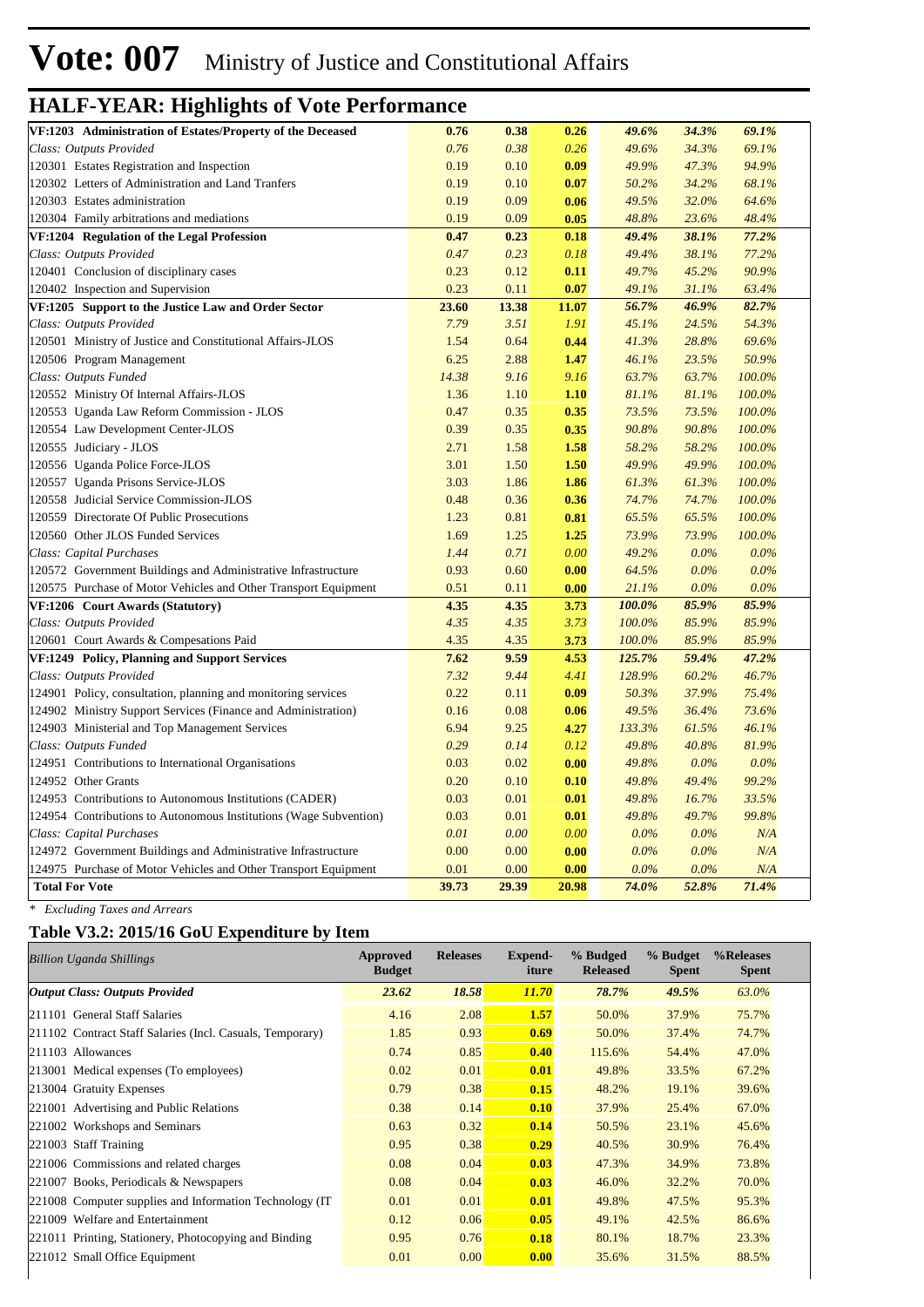| <b>Billion Uganda Shillings</b>                            | <b>Approved</b><br><b>Budget</b> | <b>Releases</b> | Expend-<br>iture | % Budged<br><b>Released</b> | % Budget<br><b>Spent</b> | %Releases<br><b>Spent</b> |
|------------------------------------------------------------|----------------------------------|-----------------|------------------|-----------------------------|--------------------------|---------------------------|
| 221016 IFMS Recurrent costs                                | 0.01                             | 0.00            | 0.00             | 49.8%                       | 25.0%                    | 50.2%                     |
| 221017 Subscriptions                                       | 0.01                             | 0.00            | 0.00             | 49.8%                       | 25.0%                    | 50.2%                     |
| 221020 IPPS Recurrent Costs                                | 0.03                             | 0.01            | 0.01             | 49.8%                       | 49.8%                    | 100.0%                    |
| 222001 Telecommunications                                  | 0.18                             | 0.09            | 0.09             | 49.1%                       | 49.1%                    | 100.0%                    |
| 222002 Postage and Courier                                 | 0.01                             | 0.00            | 0.00             | 49.8%                       | 33.4%                    | 67.1%                     |
| 222003 Information and communications technology (ICT)     | 0.05                             | 0.10            | 0.02             | 216.5%                      | 49.8%                    | 23.0%                     |
| 223003 Rent – (Produced Assets) to private entities        | 3.38                             | 1.68            | 1.68             | 49.8%                       | 49.8%                    | 100.0%                    |
| 223005 Electricity                                         | 0.12                             | 0.06            | 0.06             | 49.8%                       | 49.8%                    | 100.0%                    |
| 223006 Water                                               | 0.03                             | 0.01            | 0.01             | 49.8%                       | 25.0%                    | 50.2%                     |
| 225001 Consultancy Services- Short term                    | 0.70                             | 0.77            | 0.21             | 110.7%                      | 30.1%                    | 27.2%                     |
| 225002 Consultancy Services-Long-term                      | 0.23                             | 0.09            | 0.01             | 41.2%                       | 2.7%                     | 6.5%                      |
| 227001 Travel inland                                       | 1.04                             | 1.83            | 0.77             | 176.2%                      | 74.2%                    | 42.1%                     |
| 227002 Travel abroad                                       | 0.76                             | 1.57            | 0.48             | 204.8%                      | 63.2%                    | 30.9%                     |
| 227004 Fuel, Lubricants and Oils                           | 0.54                             | 0.76            | 0.41             | 141.6%                      | 75.9%                    | 53.6%                     |
| 228001 Maintenance - Civil                                 | 0.10                             | 0.15            | 0.06             | 146.9%                      | 60.9%                    | 41.5%                     |
| 228002 Maintenance - Vehicles                              | 0.57                             | 0.70            | 0.16             | 122.1%                      | 27.7%                    | 22.7%                     |
| 228003 Maintenance – Machinery, Equipment & Furniture      | 0.19                             | 0.11            | 0.07             | 59.9%                       | 35.6%                    | 59.5%                     |
| 282104 Compensation to 3rd Parties                         | 4.92                             | 4.63            | 4.01             | 94.1%                       | 81.4%                    | 86.5%                     |
| <b>Output Class: Outputs Funded</b>                        | 14.67                            | 10.10           | 9.28             | 68.9%                       | 63.2%                    | 91.8%                     |
| 262101 Contributions to International Organisations (Curre | 0.03                             | 0.82            | 0.00             | 2630.4%                     | 0.0%                     | 0.0%                      |
| 263104 Transfers to other govt. Units (Current)            | 0.03                             | 0.01            | 0.01             | 49.8%                       | 49.7%                    | 99.8%                     |
| 263106 Other Current grants (Current)                      | 0.20                             | 0.10            | 0.10             | 49.8%                       | 49.4%                    | 99.2%                     |
| 263204 Transfers to other govt. Units (Capital)            | 14.38                            | 9.16            | 9.16             | 63.7%                       | 63.7%                    | 100.0%                    |
| 264101 Contributions to Autonomous Institutions            | 0.03                             | 0.01            | 0.01             | 49.8%                       | 16.7%                    | 33.5%                     |
| <b>Output Class: Capital Purchases</b>                     | 2.01                             | 0.99            | 0.28             | 49.2%                       | 13.9%                    | 28.2%                     |
| 231001 Non Residential buildings (Depreciation)            | 0.93                             | 0.60            | 0.00             | 64.4%                       | 0.0%                     | 0.0%                      |
| 231004 Transport equipment                                 | 0.52                             | 0.11            | 0.00             | 20.7%                       | 0.0%                     | 0.0%                      |
| 312204 Taxes on Machinery, Furniture & Vehicles            | 0.57                             | 0.28            | 0.28             | 50.0%                       | 49.4%                    | 98.9%                     |
| <b>Output Class: Arrears</b>                               | 2.10                             | 2.10            | <b>1.01</b>      | 100.0%                      | 48.3%                    | 48.3%                     |
| 321605 Domestic arrears (Budgeting)                        | 2.10                             | 2.10            | 1.01             | 100.0%                      | 48.3%                    | 48.3%                     |
| <b>Grand Total:</b>                                        | 42.40                            | 31.77           | 22.27            | 74.9%                       | 52.5%                    | 70.1%                     |
| <b>Total Excluding Taxes and Arrears:</b>                  | 39.73                            | 29.39           | 20.98            | 74.0%                       | 52.8%                    | 71.4%                     |

#### **Table V3.3: GoU Releases and Expenditure by Project and Programme\***

|    | <b>Billion Uganda Shillings</b>                            | <b>Approved</b><br><b>Budget</b> | <b>Released</b> | <b>Spent</b> | $%$ GoU<br><b>Budget</b><br>Released | $%$ GoU<br><b>Budget</b><br><i>Spent</i> | $%$ GoU<br>Releases<br><i>Spent</i> |  |
|----|------------------------------------------------------------|----------------------------------|-----------------|--------------|--------------------------------------|------------------------------------------|-------------------------------------|--|
|    | VF:1201 Legislation and Legal services                     | 2.93                             | 1.47            | 1.22         | 50.1%                                | 41.4%                                    | 82.6%                               |  |
|    | <b>Recurrent Programmes</b>                                |                                  |                 |              |                                      |                                          |                                     |  |
| 02 | Civil Litigation                                           | 0.19                             | 0.09            | 0.08         | 46.8%                                | 40.5%                                    | 86.4%                               |  |
| 03 | <b>Line Ministries</b>                                     | 0.28                             | 0.15            | 0.14         | 51.8%                                | 50.1%                                    | 96.8%                               |  |
| 04 | Institutions                                               | 0.27                             | 0.13            | 0.13         | 50.1%                                | 46.7%                                    | 93.2%                               |  |
| 05 | Local Gov't Institutions (Litigation)                      | 0.44                             | 0.22            | 0.14         | 50.2%                                | 31.8%                                    | 63.3%                               |  |
| 06 | <b>First Parliamentary Counsel</b>                         | 0.13                             | 0.07            | 0.06         | 50.9%                                | 41.6%                                    | 81.7%                               |  |
| 07 | Principal Legislation                                      | 0.18                             | 0.09            | 0.09         | 50.6%                                | 48.2%                                    | 95.2%                               |  |
| 08 | Subsidiary Legislation                                     | 0.21                             | 0.10            | 0.09         | 50.6%                                | 42.4%                                    | 83.8%                               |  |
| 09 | Local Government (First Parliamentary Counsel)             | 0.28                             | 0.14            | 0.08         | 50.4%                                | 26.9%                                    | 53.3%                               |  |
| 10 | <b>Legal Advisory Services</b>                             | 0.16                             | 0.08            | 0.07         | 50.1%                                | 43.1%                                    | 86.0%                               |  |
| 11 | Central Government                                         | 0.19                             | 0.10            | 0.09         | 50.1%                                | 44.9%                                    | 89.8%                               |  |
| 12 | Local Government (Legal Advisory Services)                 | 0.19                             | 0.09            | 0.08         | 50.1%                                | 43.3%                                    | 86.5%                               |  |
| 13 | Contracts and Negotiations                                 | 0.40                             | 0.20            | 0.18         | 49.6%                                | 46.1%                                    | 93.1%                               |  |
|    | VF:1202 Registration Births, Deaths, Marriages & Business  | 0.00                             | 0.00            | 0.00         | N/A                                  | N/A                                      | N/A                                 |  |
|    | <b>Recurrent Programmes</b>                                |                                  |                 |              |                                      |                                          |                                     |  |
| 14 | Registrar General                                          | 0.00                             | 0.00            | 0.00         | N/A                                  | N/A                                      | N/A                                 |  |
|    | VF:1203 Administration of Estates/Property of the Deceased | 0.76                             | 0.38            | 0.26         | 49.6%                                | 34.3%                                    | 69.1%                               |  |
|    | <b>Recurrent Programmes</b>                                |                                  |                 |              |                                      |                                          |                                     |  |
| 16 | <b>Administrator General</b>                               | 0.76                             | 0.38            | 0.26         | 49.6%                                | 34.3%                                    | 69.1%                               |  |
|    | VF:1204 Regulation of the Legal Profession                 | 0.47                             | 0.23            | 0.18         | 49.4%                                | 38.1%                                    | 77.2%                               |  |
|    | <b>Recurrent Programmes</b>                                |                                  |                 |              |                                      |                                          |                                     |  |
| 15 | Law Council                                                | 0.47                             | 0.23            | 0.18         | 49.4%                                | 38.1%                                    | 77.2%                               |  |
|    | VF:1205 Support to the Justice Law and Order Sector        | 23.60                            | 13.38           | 11.07        | 56.7%                                | 46.9%                                    | 82.7%                               |  |